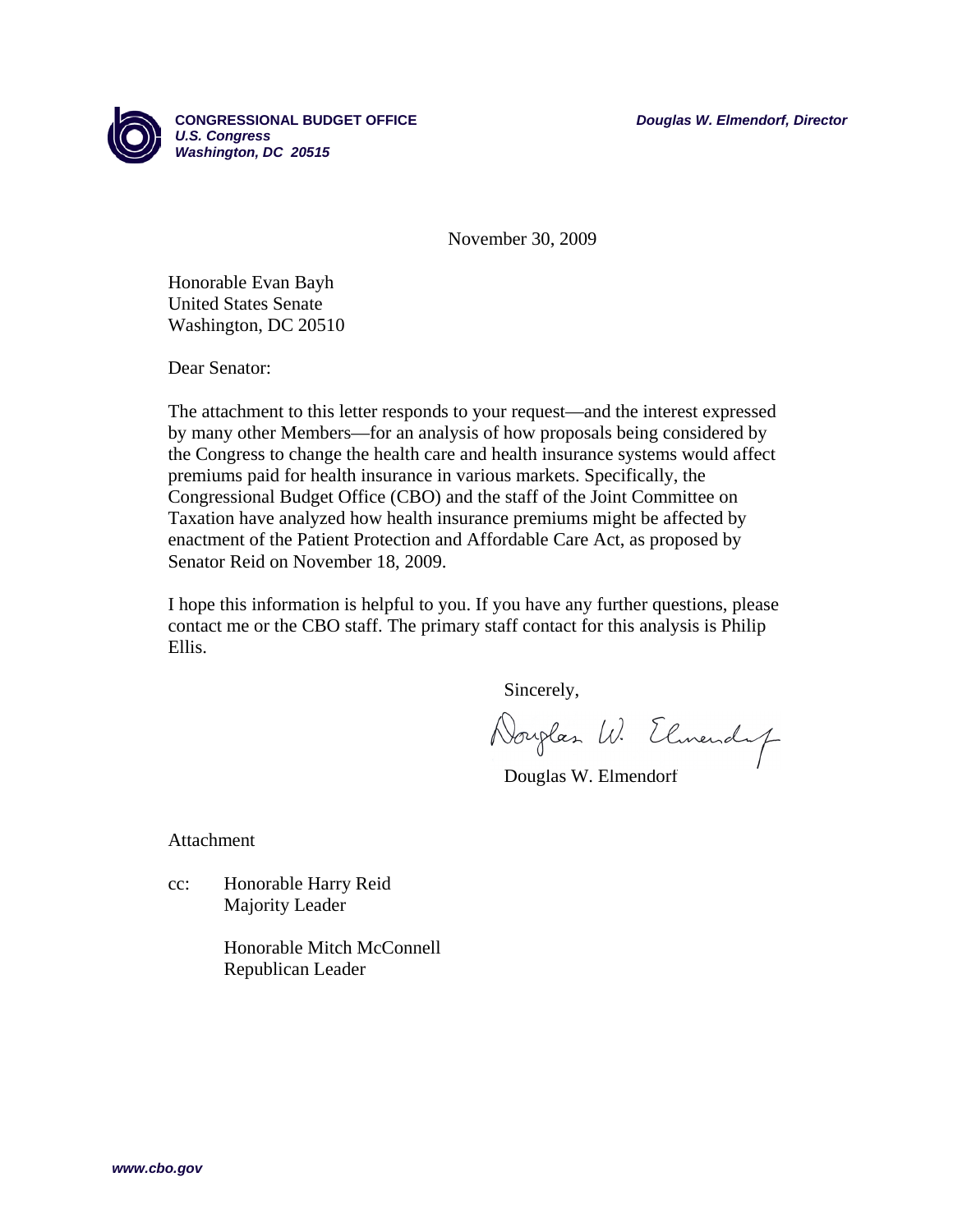Congressional Budget Office

# **An Analysis of Health Insurance Premiums Under the Patient Protection and Affordable Care Act**

November 30, 2009

There is great interest in how proposals being considered by the Congress to change the health care and health insurance systems would affect premiums paid for health insurance in various markets. Consequently, the Congressional Budget Office (CBO) and the staff of the Joint Committee on Taxation (JCT) have analyzed how those premiums might be affected by the Patient Protection and Affordable Care Act, an amendment in the nature of a substitute to H.R. 3590, as proposed by Senator Reid on November 18, 2009. The analysis looks separately at the effects on premiums for coverage purchased individually, coverage purchased by small employers, and coverage provided by large employers.

# **Key Elements of the Proposed Legislation**

The proposal includes many provisions that would affect insurance premiums:

- New policies purchased from insurers individually (in the "nongroup" market) or purchased by small employers would have to meet several new requirements starting in 2014. Policies would have to cover a specified set of services and to have an "actuarial value" of at least 60 percent (meaning that the plan would, on average, pay that share of the costs of providing covered services to a representative set of enrollees). In addition, insurers would have to accept all applicants during an annual open-enrollment period, and insurers could not limit coverage for preexisting medical conditions. Moreover, premiums could not vary to reflect differences in enrollees' health or use of services and could vary on the basis of an enrollee's age only to a limited degree.
- A less extensive set of changes would be implemented more quickly and would continue in effect after 2013. Among other changes, health insurance plans: could not impose lifetime limits on the total amount of services covered; could rescind coverage only for certain reasons; would have to cover certain preventive services with no cost sharing; and would have to allow unmarried dependents to be covered under their parents' policies up to age 26. Those changes would also apply to new coverage provided by large employers, including firms that "self-insure"—meaning that the firm, rather than an insurer, bears the financial risk of providing coverage.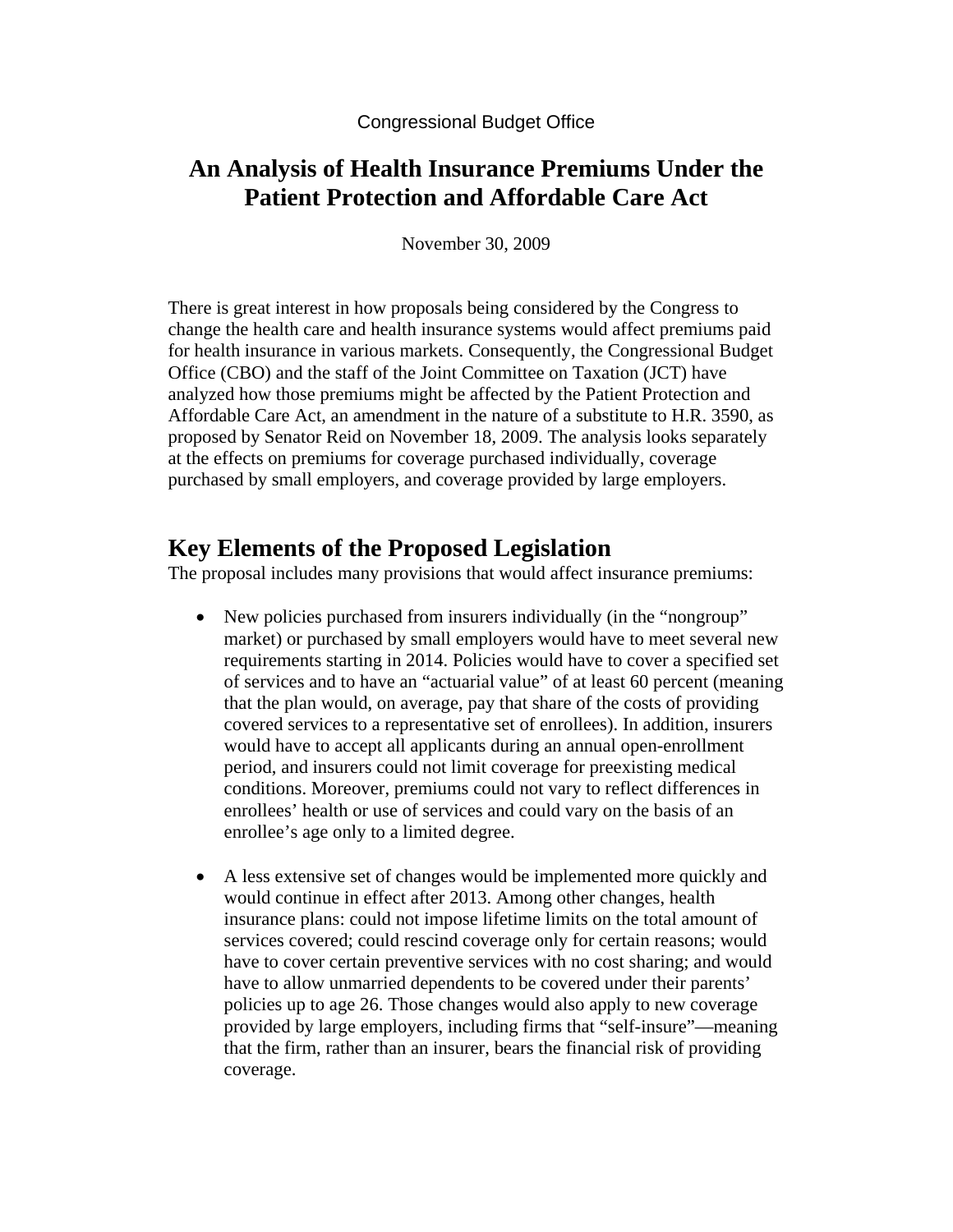However, current policies that had been purchased in any of those markets or that were offered by self-insured firms would be exempt from all of those changes if they were maintained continuously—that is, policies held since the date of enactment of the legislation would be "grandfathered."

In addition, the proposal would: establish a mandate for most legal residents of the United States to obtain health insurance; set up insurance "exchanges" through which certain individuals and families could receive federal subsidies to substantially reduce the amount they would pay to purchase that coverage; make a public insurance plan available through those exchanges in certain states; penalize certain individuals if they did not obtain insurance coverage and penalize certain employers if their workers received subsidies through the exchanges; provide tax credits to certain small employers that offer coverage to their workers; significantly expand eligibility for Medicaid; substantially reduce the growth of Medicare's payment rates for most services (relative to the growth rates projected under current law); levy an excise tax on insurance plans with relatively high premiums; impose fees on insurers and on manufacturers and importers of certain drugs and medical devices; and make various other changes to the federal tax code and to Medicare, Medicaid, and other federal programs. Each of those components of the legislation has the potential to affect the premiums that are charged for insurance, directly or indirectly; some would increase premiums, and others would decrease them.

## **Overview of the Analysis**

In general, the premium for a health insurance policy equals the average amount that an insurer expects to pay for services covered under the plan plus a loading factor that reflects the insurer's administrative expenses and overhead (including any taxes or fees paid to the government) and profits (for private plans). An insurer's costs for covered services reflect the scope of benefits that are covered, the plan's cost-sharing requirements, the enrollees' health status and tendency to use medical services, the rates at which providers are paid, and the degree of benefit management the insurer uses to restrain spending. Although the factors affecting premiums are complex and interrelated—and thus can be difficult to disentangle—this analysis groups the effects of the proposal on premiums into three broad categories:

- Differences in the amount of insurance coverage purchased,
- Differences in the price of a given amount of insurance coverage for a given group of enrollees, and
- Differences in the types of people who obtain coverage in each insurance market.

CBO and JCT estimated the effect of the legislation on premiums in three broad insurance markets—nongroup, small group, and large group—as well as the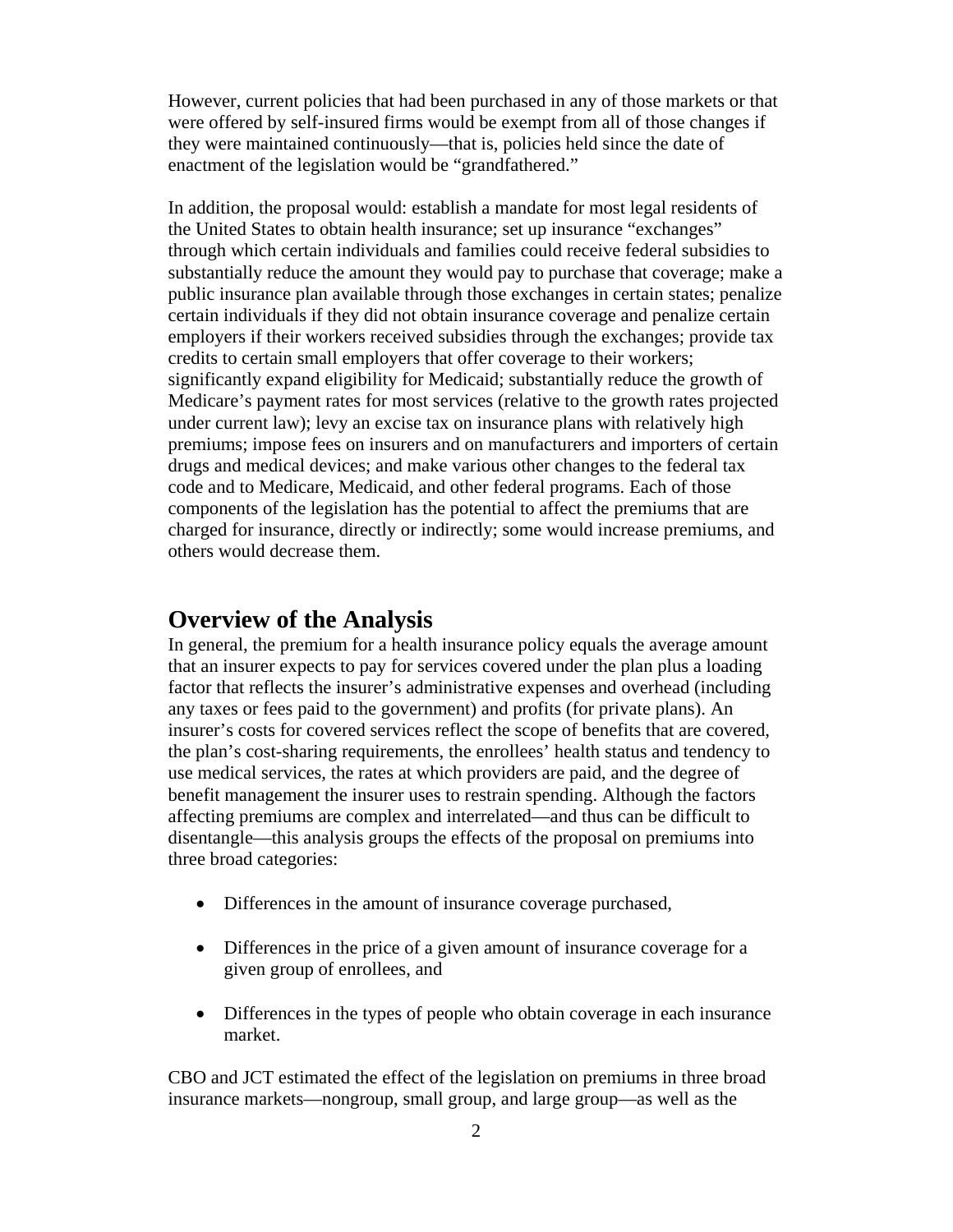contributions to the changes in premiums from each of those three sources of change. Several aspects of the analysis bear emphasis:

- The analysis focuses on the effects of the legislation on the average premium *per person*—that is, per covered life, including dependents covered by family policies. That approach provides an integrated measure of the impact on premiums for single coverage and family coverage, and those effects are expressed as percentage changes in average premiums. The analysis also summarizes the effects of the proposal on the dollar cost of the average premium *per policy* (rather than per insured person) and presents those effects separately for individual and family policies in each market. $1$
- Many individuals and families would experience changes in premiums that differed from the changes in average premiums in their insurance market.<sup>[2](#page-3-1)</sup> As explained below, some provisions of the legislation would tend to decrease or increase the premiums paid by all insurance enrollees, while other provisions would tend to increase the premiums paid by healthier enrollees relative to those paid by less healthy enrollees or would tend to increase the premiums paid by younger enrollees relative to those paid by older enrollees. As a result, some individuals and families within each market would see changes in premiums that would be larger or smaller than, or be in the opposite direction of, the estimated average changes.
- The analysis examines the effects of the proposal in 2016 in order to indicate the impact that it would have once its provisions were fully implemented. To focus on permanent elements of the legislation, however, the estimates exclude the effect of the reinsurance that would be provided for new nongroup plans between 2014 and 2016 only (which would be funded by an assessment on insurers).
- The analysis focuses on the effects of the legislation on total health insurance premiums that would be charged to individuals or employers before accounting for premium subsidies or the small business tax credit. The analysis also reports the effects of the legislation on the amounts the purchasers would ultimately have to pay, after accounting for those two forms of assistance. However, even when examining unsubsidized

<span id="page-3-0"></span> $<sup>1</sup>$  In some cases, the translation from premiums per person to premiums per policy is complex. To</sup> the extent that proposals change the average number of enrollees in a family policy, the premium per person in family coverage could increase even as the premium per policy decreased (for example, if fewer children were covered); conversely, the average premium per person could decrease even as the premium per policy increased (for example, if more children were covered).

<span id="page-3-1"></span> $2^2$  Consistent with CBO and JCT's earlier estimate of the coverage and budgetary effects of the insurance coverage provisions in this proposal, this analysis addresses coverage of the nonelderly resident population.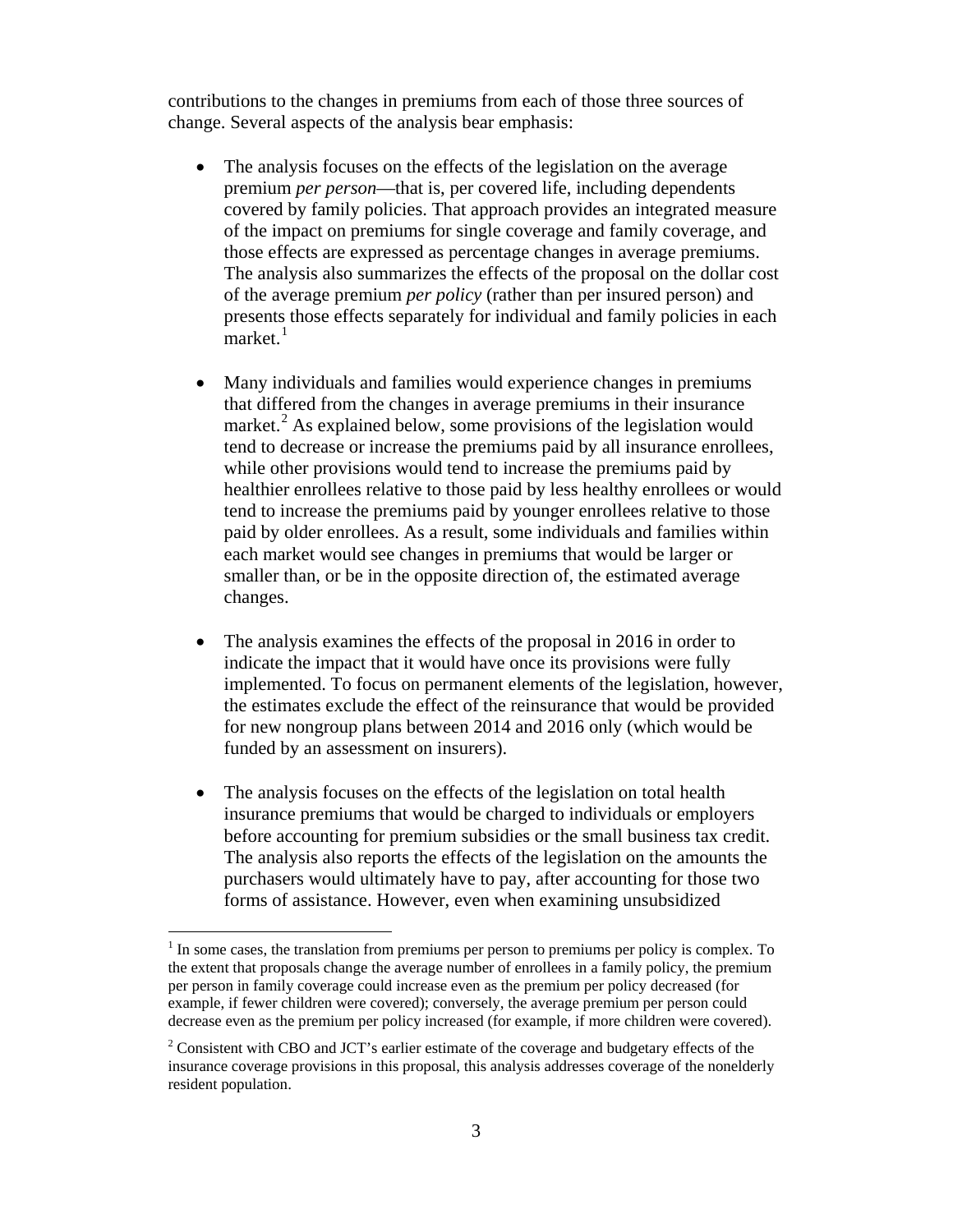premiums, the analysis incorporates the effects of those subsidies (as well as existing tax preferences) on the number and types of people who would obtain coverage in each market, because those effects would have an important impact on the total premiums charged.

• The analysis does not incorporate potential effects of the proposal on the level or growth rate of spending for health care that might stem from increased demand for services brought about by the insurance expansion or from the development and dissemination of less costly ways to deliver care that would be encouraged by the proposal. The impact of such "spillover" effects on health care spending and health insurance premiums is difficult to quantify precisely, but the effect on premiums in 2016 would probably be small.

This analysis contains several sections. The next section summarizes the findings. The following three sections describe the estimated effects of the legislation on total premiums paid to insurers through its effects on the amount of insurance coverage obtained, the price of a given amount of insurance coverage for a given group of enrollees, and the type of people who obtain coverage. A subsequent section analyzes the effect of the proposal on the net cost of obtaining insurance, taking into account both the subsidies that would be available to individuals for insurance purchased through the exchanges and the tax credits that would be provided to small businesses. The penultimate section discusses the effects of the excise tax on insurance policies with relatively high premiums (the effects of which are accounted for separately because they would apply only to a portion of the market for employment-based insurance in 2016). A final section briefly discusses some potential effects of the proposal that are not included in the quantitative analysis.

## **Summary of Findings**

The effects of the proposal on premiums would differ across insurance markets (see Table 1). The largest effects would be seen in the nongroup market, which would grow in size under the proposal but would still account for only 17 percent of the overall insurance market in 2016. The effects on premiums would be much smaller in the small group and large group markets, which would make up 13 percent and 70 percent of the total insurance market, respectively.

#### **Nongroup Policies**

CBO and JCT estimate that the average premium per person covered (including dependents) for new nongroup policies would be about 10 percent to 13 percent higher in 2016 than the average premium for nongroup coverage in that same year under current law. About half of those enrollees would receive government subsidies that would reduce their costs well below the premiums that would be charged for such policies under current law.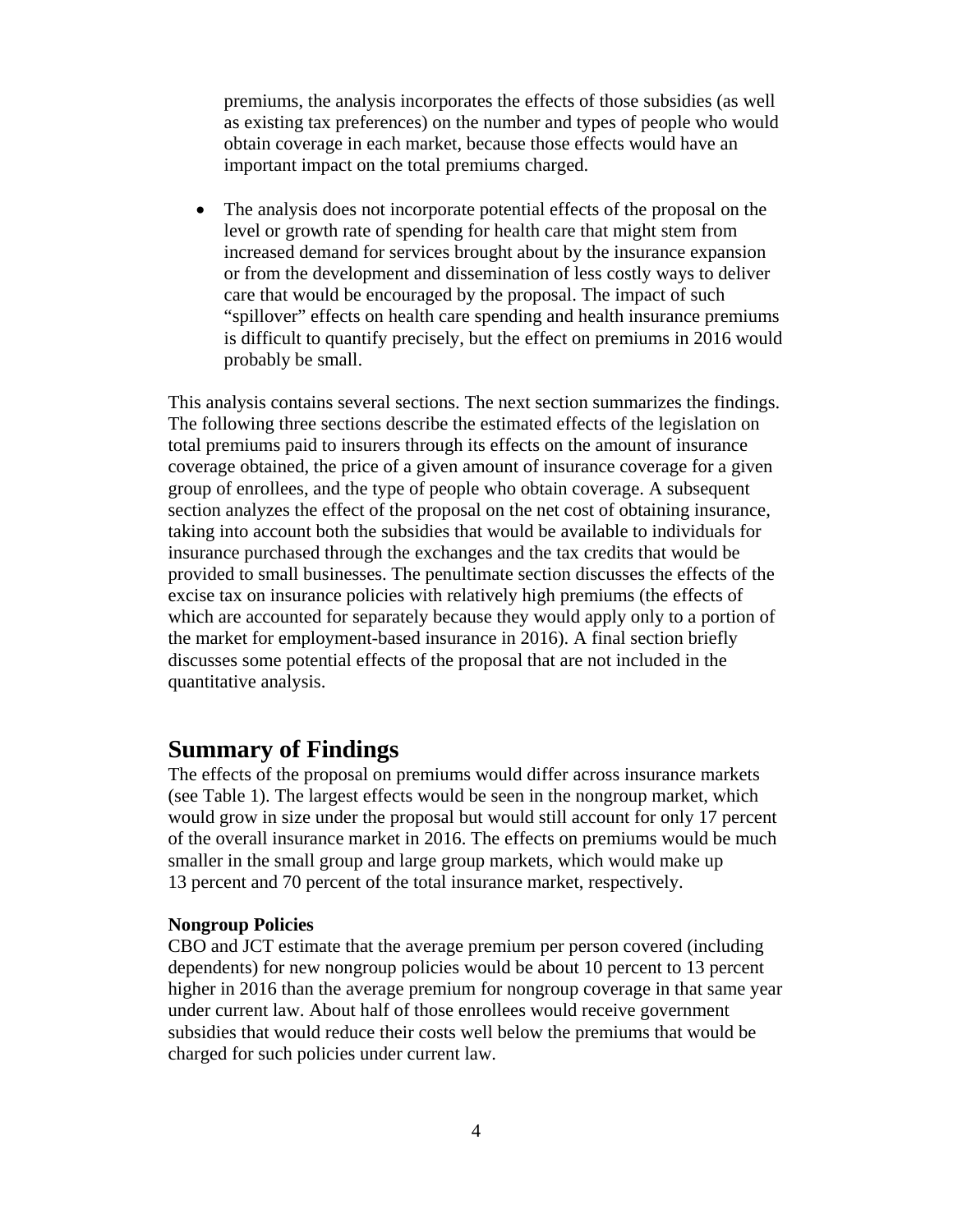Table 1.

# **Effect of Senate Proposal on Average Premiums for Health Insurance in 2016**

|                                                                                                                     | Percentage, by Market |                          |                          |  |  |  |  |
|---------------------------------------------------------------------------------------------------------------------|-----------------------|--------------------------|--------------------------|--|--|--|--|
|                                                                                                                     | Nongroup <sup>a</sup> | Small Group <sup>b</sup> | Large Group <sup>c</sup> |  |  |  |  |
| Distribution of Nonelderly Population Insured in These<br><b>Markets Under Proposal</b>                             | 17                    | 13                       | 70                       |  |  |  |  |
| Differences in Average Premiums Relative to Current Law<br>Due to:                                                  |                       |                          |                          |  |  |  |  |
| Difference in Amount of Insurance Coverage                                                                          | $+27$ to $+30$        | $0$ to $+3$              | Negligible               |  |  |  |  |
| Difference in Price of a Given Amount of Insurance<br>Coverage for a Given Group of Enrollees                       | $-7$ to $-10$         | $-1$ to $-4$             | Negligible               |  |  |  |  |
| Difference in Types of People with Insurance<br>Coverage                                                            | $-7$ to $-10$         | $-1$ to $+2$             | $0$ to $-3$              |  |  |  |  |
| <b>Total Difference Before Accounting for Subsidies</b>                                                             | $+10$ to $+13$        | $+1$ to $-2$             | $0$ to $-3$              |  |  |  |  |
| Effect of Subsidies in Nongroup and Small Group Markets                                                             |                       |                          |                          |  |  |  |  |
| Share of People Receiving Subsidies <sup>d</sup>                                                                    | 57                    | 12                       | n.a.                     |  |  |  |  |
| For People Receiving Subsidies, Difference in Average<br>Premiums Paid After Accounting for Subsidies               | $-56$ to $-59$        | $-8$ to $-11$            | n.a.                     |  |  |  |  |
| Effect of Excise Tax on High-Premium Plans Sponsored<br>by Employers                                                |                       |                          |                          |  |  |  |  |
| Share of People Who Would Have High-Premium Plans<br><b>Under Current Law</b>                                       | n.a.                  |                          | 19                       |  |  |  |  |
| For People Who Would Have High-Premium Plans Under<br>Current Law, Difference in Average Premiums Paid <sup>e</sup> | n.a.                  | $-9$ to $-12$            |                          |  |  |  |  |
| <b>Memorandum</b><br>Number of People Covered Under Proposal (Millions)                                             | 32                    | 25                       | 134                      |  |  |  |  |
|                                                                                                                     |                       |                          |                          |  |  |  |  |

Source: Congressional Budget Office and the staff of the Joint Committee on Taxation.

Notes: n.a. = not applicable.

l

a. The nongroup market includes people purchasing coverage individually either in the proposed insurance exchanges or in the individual insurance market outside the insurance exchanges.

- b. The small group market includes people covered in plans sponsored by firms with 50 or fewer employees.
	- c. The large group market includes people covered in plans sponsored by firms with more than 50 employees.
	- d. Premium subsidies in the nongroup market are those available through the exchanges. Premium subsidies in the small group market are those stemming from the small business tax credit.
	- e. The effect of the tax includes both the increase in premiums for policies with premiums remaining above the excise tax threshold and the reduction in premiums for those choosing plans with lower premiums.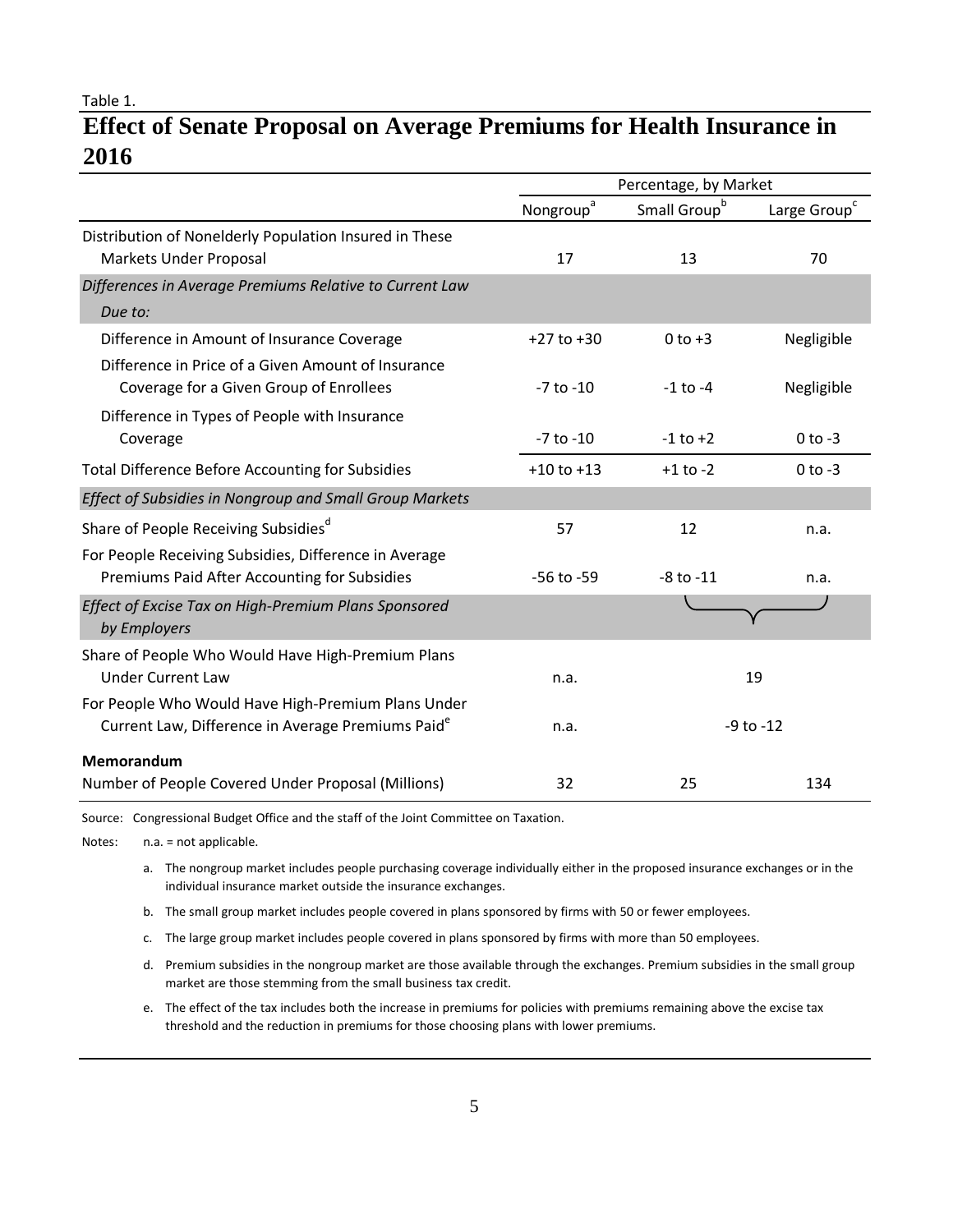That difference in unsubsidized premiums is the net effect of three changes:

- Average premiums would be 27 percent to 30 percent higher because a greater amount of coverage would be obtained. In particular, the average insurance policy in this market would cover a substantially larger share of enrollees' costs for health care (on average) and a slightly wider range of benefits. Those expansions would reflect both the minimum level of coverage (and related requirements) specified in the proposal and people's decisions to purchase more extensive coverage in response to the structure of subsidies.
- Average premiums would be 7 percent to 10 percent lower because of a net reduction in costs that insurers incurred to deliver the same amount of insurance coverage to the same group of enrollees. Most of that net reduction would stem from the changes in the rules governing the nongroup market.
- Average premiums would be 7 percent to 10 percent lower because of a shift in the types of people obtaining coverage. Most of that change would stem from an influx of enrollees with below-average spending for health care, who would purchase coverage because of the new subsidies to be provided and the individual mandate to be imposed.<sup>[3](#page-6-0)</sup>

Average premiums per policy in the nongroup market in 2016 would be roughly \$5,800 for single policies and \$15,200 for family policies under the proposal, compared with roughly \$5,500 for single policies and \$13,100 for family policies under current law. $4$  The weighted average of the differences in those amounts equals the change of 10 percent to 13 percent in the average premium *per person* summarized above, but the percentage increase in the average premium *per policy* for family policies is larger and that for single policies is smaller because the average number of people covered per family policy is estimated to increase under the proposal. The effects on the premiums paid by some individuals and families could vary significantly from the average effects on premiums.

Those figures indicate what enrollees would pay, on average, not accounting for the new federal subsidies. The majority of nongroup enrollees (about 57 percent) would receive subsidies via the new insurance exchanges, and those subsidies, on average, would cover nearly two-thirds of the total premium, CBO and JCT

<span id="page-6-0"></span> $3$  Although the effects of each factor should be multiplied rather than added in order to generate the total effect on premiums, there are also interactions among the three factors that make the sum of the individual effects roughly equal to the total effect. The ranges shown for the likely effects of each factor and for the likely overall effect on premiums were chosen to reflect the uncertainties involved in the estimates; however, the actual effects could fall outside of those ranges.

<span id="page-6-1"></span><sup>4</sup> Because of an error, the figures for average nongroup premiums in 2016 under current law that were reported in CBO's September 22, 2009, letter to Senator Baucus on this subject (which had been reported as being about \$6,000 for single coverage and about \$11,000 for family coverage) were not correct.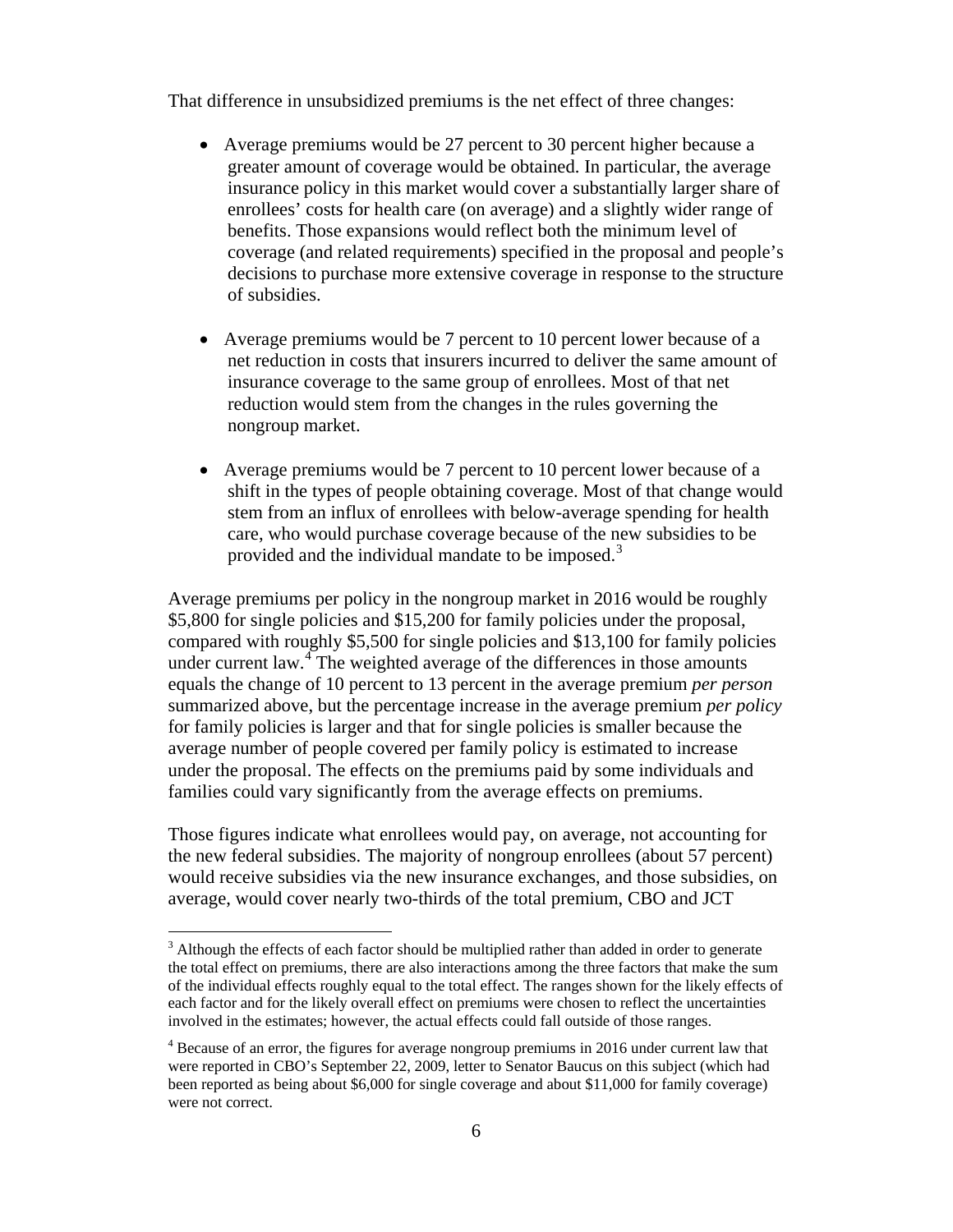estimate. Thus, the amount that subsidized enrollees would pay for nongroup coverage would be roughly 56 percent to 59 percent lower, on average, than the nongroup premiums charged under current law. Among nongroup enrollees who would *not* receive new subsidies, average premiums would increase by somewhat less than the 10 percent to 13 percent difference for the nongroup market as a whole because some factors discussed below would have different effects for those enrollees than for those receiving subsidies.

The amount of subsidy received would depend on the enrollee's income relative to the federal poverty level (FPL) according to a specified schedule (see Table 2, appended).<sup>[5](#page-7-0)</sup> Under the proposal, the subsidy levels in each market would be tied to the premium of the second cheapest plan providing the "silver" level of coverage (that is, paying 70 percent of enrollees' covered health care costs, on average). CBO and JCT have estimated that, in 2016, the average premium nationwide for those "reference plans" would be about \$5,200 for single coverage and about \$14,100 for family coverage. The difference between those figures and the average nongroup premiums under the proposal that are cited above (\$5,800 and \$15,200, respectively) reflects the expectation that many people would opt for a plan that was more expensive than the reference plan, to obtain either a higher amount of coverage or other valued features (such as a broader network of providers or less tightly managed benefits).

### **Employment-Based Coverage**

The legislation would have much smaller effects on premiums for employmentbased coverage, which would account for about five-sixths of the total health insurance market. In the small group market, which is defined in this analysis as consisting of employers with 50 or fewer workers, CBO and JCT estimate that the change in the average premium per person resulting from the legislation could range from an increase of 1 percent to a reduction of 2 percent in 2016 (relative to current law).<sup>[6](#page-7-1)</sup> In the large group market, which is defined here as consisting of employers with more than 50 workers, the legislation would yield an average premium per person that is zero to 3 percent lower in 2016 (relative to current law). Those overall effects reflect the net impact of many relatively small changes, some of which would tend to increase premiums and some of which would tend to reduce them (as shown in Table 1).<sup>[7](#page-7-2)</sup>

<span id="page-7-0"></span><sup>&</sup>lt;sup>5</sup> Table 2 reproduces the table included in Congressional Budget Office, letter to the Honorable [Harry Reid providing an analysis of subsidies and payments at different income levels under the](http://www.cbo.gov/ftpdocs/107xx/doc10731/Reid_Subsidy_Examples_11-20.pdf)  [Patient Protection and Affordable Care Act](http://www.cbo.gov/ftpdocs/107xx/doc10731/Reid_Subsidy_Examples_11-20.pdf) (November 20, 2009).

<span id="page-7-1"></span> $6$  Under the proposal, the small group market in 2016 would be defined to include firms with 100 or fewer employees, but the threshold for the exemption from the penalties imposed on employers would be set at 50 full-time employees. Because the proposal would have similar effects on premiums for large and small employers, reclassifying firms with 51 to 100 workers as small employers for purposes of this analysis would probably have little effect on the overall results, though the factors affecting premiums for those firms would be somewhat different.

<span id="page-7-2"></span> $<sup>7</sup>$  Because the aggregate amount of premiums for employment-based plans is large, even small</sup> percentage changes can have noticeable effects on the federal budget through their effects on the amount of compensation excluded from taxation because of the tax preference that applies to those premiums.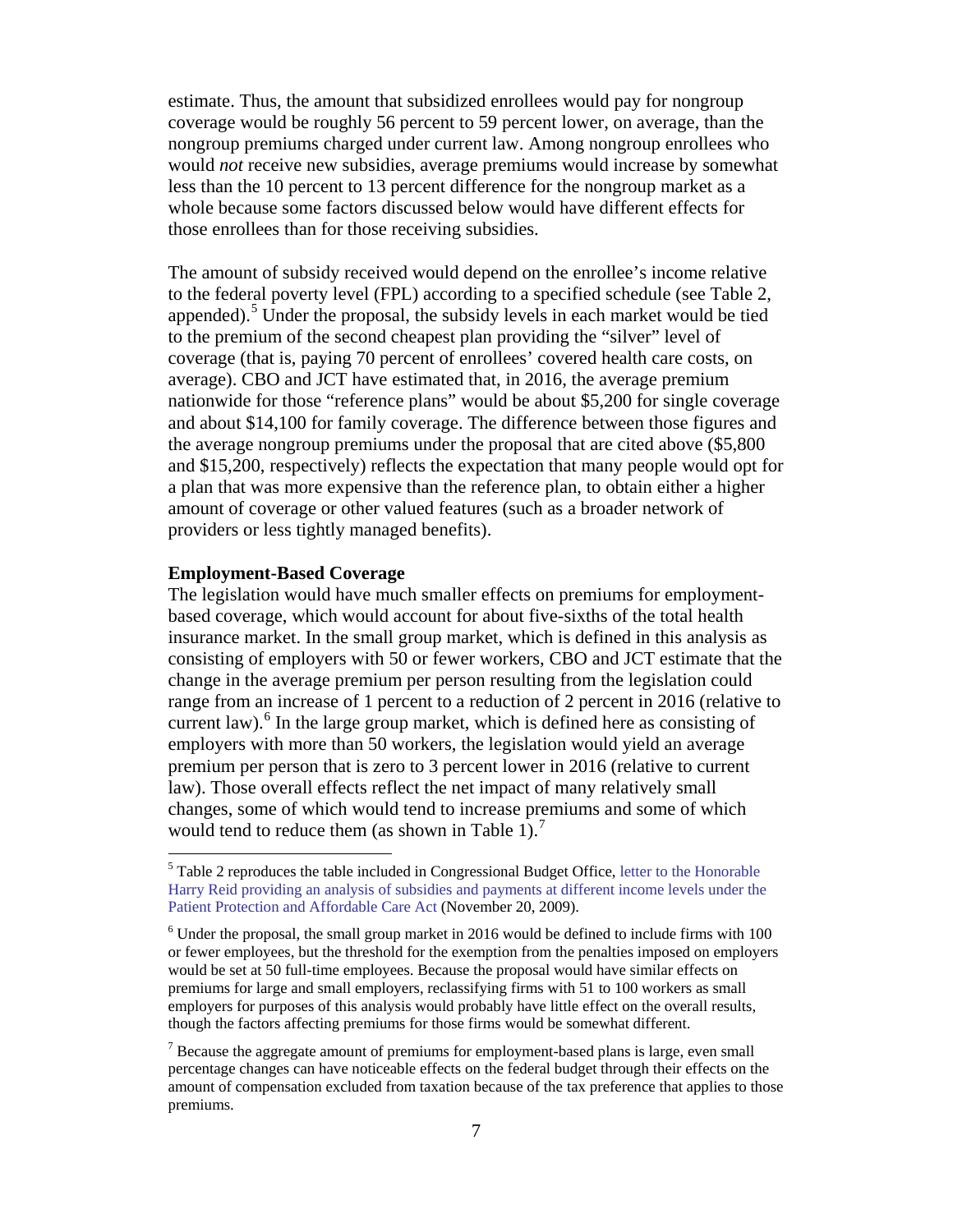By CBO and JCT's estimate, the average premium per policy in the small group market would be in the vicinity of \$7,800 for single policies and \$19,200 for family policies under the proposal, compared with about \$7,800 and \$19,300 under current law. In the large group market, average premiums would be roughly \$7,300 for single policies and \$20,100 for family policies under the proposal, compared with about \$7,400 and \$20,300 under current law.<sup>[8](#page-8-0)</sup> As in the nongroup market, the effects on the premiums paid by some people for coverage provided through their employer could vary significantly from the average effects on premiums, particularly in the small group market.

Those figures do not include the effects of the small business tax credit on the cost of purchasing insurance. A relatively small share (about 12 percent) of people with coverage in the small group market would benefit from that credit in 2016. For those people, the cost of insurance under the proposal would be about 8 percent to 11 percent lower, on average, compared with that cost under current law.

The reductions in premiums described above also exclude the effects of the excise tax on high-premium insurance policies offered through employers, which would have a significant impact on premiums for the affected workers but which would affect only a portion of the market in 2016. [9](#page-8-1) Specifically, an estimated 19 percent of workers with employment-based coverage would be affected by the excise tax in that year. Those individuals who kept their high-premium policies would pay a higher premium than under current law, with the difference in premiums roughly equal to the amount of the tax. However, CBO and JCT estimate that most people would avoid the cost of the excise tax by enrolling in plans that had lower premiums; those reductions would result from choosing plans that either pay a smaller share of covered health care costs (which would reduce premiums directly as well as indirectly by leading to less use of covered medical services), manage benefits more tightly, or cover fewer services.<sup>[10](#page-8-2)</sup> On balance, the average premium among the affected workers would be about 9 percent to 12 percent less than under current law. Those figures incorporate the other effects on premiums for employment-based plans that were summarized above.

<span id="page-8-0"></span><sup>&</sup>lt;sup>8</sup> Those calculations also reflect an expectation that a large share of enrollees in employmentbased plans would be in grandfathered plans throughout the 2010–2019 period.

<span id="page-8-1"></span> $9$  Beginning in 2013, insurance policies with relatively high premiums would be subject to a 40 percent excise tax on the amount by which the premiums exceeded a specified threshold. That threshold would be set initially at \$8,500 for single policies and \$23,000 for family policies (with certain exceptions); after 2013, those amounts would be indexed to overall inflation plus 1 percentage point.

<span id="page-8-2"></span><sup>&</sup>lt;sup>10</sup> CBO and JCT assume that, if employers reduce the amount of compensation they provide in the form of health insurance (relative to current-law projections), offsetting changes will occur in other forms of compensation, which are generally taxable.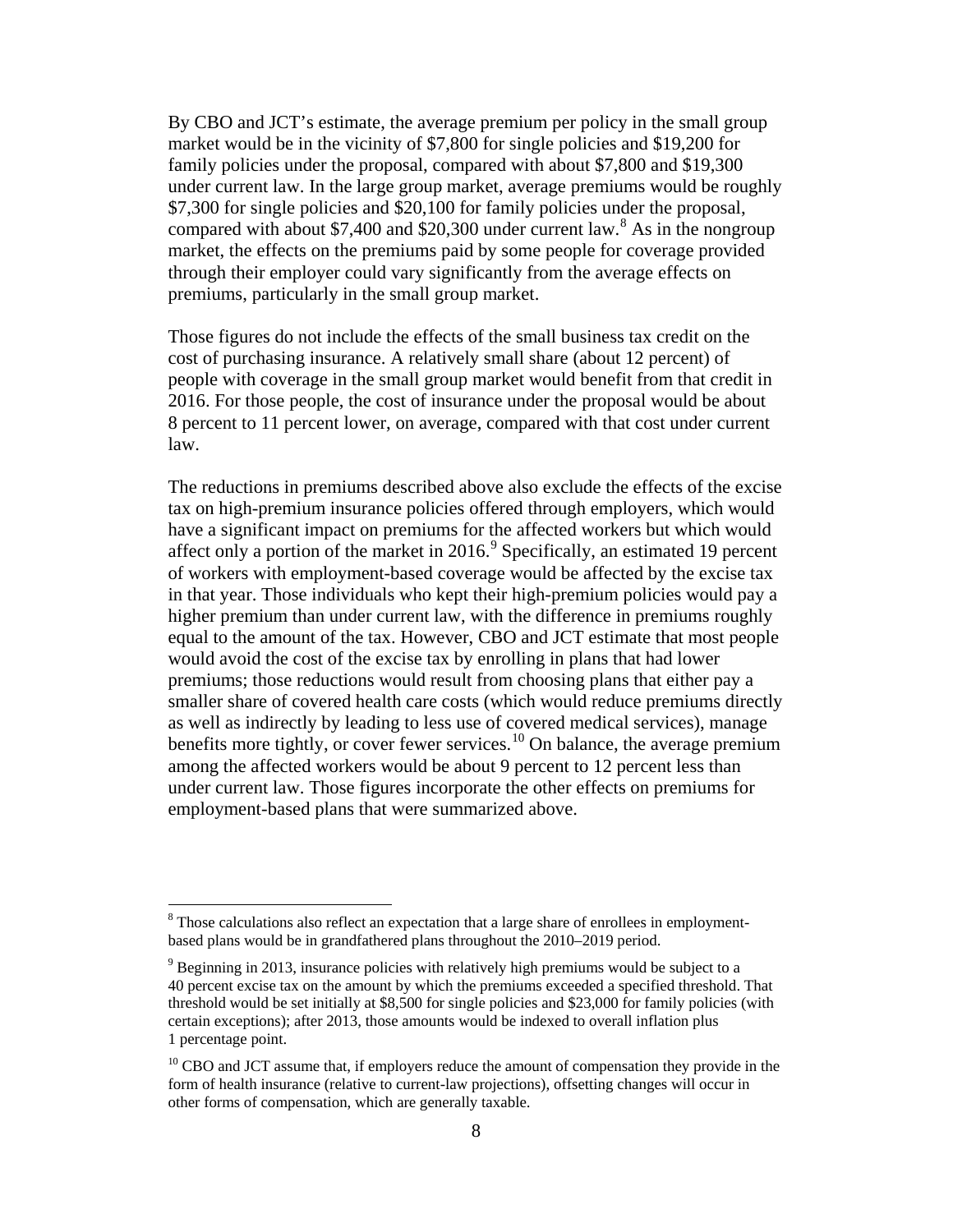#### **Uncertainty Surrounding These Estimates**

The analysis presented here reflects the cost estimate for the legislation that CBO and JCT provided on November 18. The same substantial degree of uncertainty that surrounds CBO and JCT's estimates of the impact that the proposal would have on insurance coverage rates and the federal budget also accompanies this analysis of the proposal's effects on premiums. Some components of those effects are relatively straightforward to estimate, such as the effect of imposing specific fees or the effect of a change in the amount of coverage purchased because of requirements for minimum coverage; however, estimating effects that depend heavily on how enrollees, insurers, employers, or other key actors would respond—to such things as the changes in the market rules for nongroup policies or the excise tax on high-premium policies—involve greater uncertainty. The projections of average premiums in each market under current law are also uncertain.

## **Differences in the Amount of Coverage Purchased**

One key factor contributing to the differences in average insurance premiums under the proposal is differences in the average amount of coverage purchased. Those differences reflect differences in both the *scope* of insurance coverage—the benefits or services that are included—and in the *share of costs* for covered services paid by the insurer—known as the actuarial value. With other factors held equal, insurance policies that cover more benefits or services or have a higher actuarial value (by requiring smaller copayments or deductibles) have higher premiums, while policies that cover fewer benefits or services or specify larger copayments or deductibles have lower premiums.

The main elements of the legislation that would affect the amount of coverage purchased are the requirement that all new policies in the nongroup and small group markets cover at least a minimum specified set of benefits; the requirement that such policies have a certain minimum actuarial value; and the design of the federal subsidies, which would encourage many enrollees in the exchanges to join plans with an actuarial value above the required minimum. (The excise tax on high-premium plans would also affect the amount of coverage purchased; the impact of that tax is discussed in a separate section of this analysis.) Those provisions would have a much greater effect on premiums in the nongroup market than in the small group market, and they would have no measurable effect on premiums in the large group market.

Specifically, because of the greater actuarial value and broader scope of benefits that would be covered by new nongroup policies sold under the legislation, the average premium per person for those policies would be an estimated 27 percent to 30 percent higher than the average premium for nongroup policies under current law (with other factors held constant). The increase in actuarial value would push the average premium per person about 18 percent to 21 percent above its level under current law, before the increase in enrollees' use of medical care resulting from lower cost sharing is considered; that induced increase, along with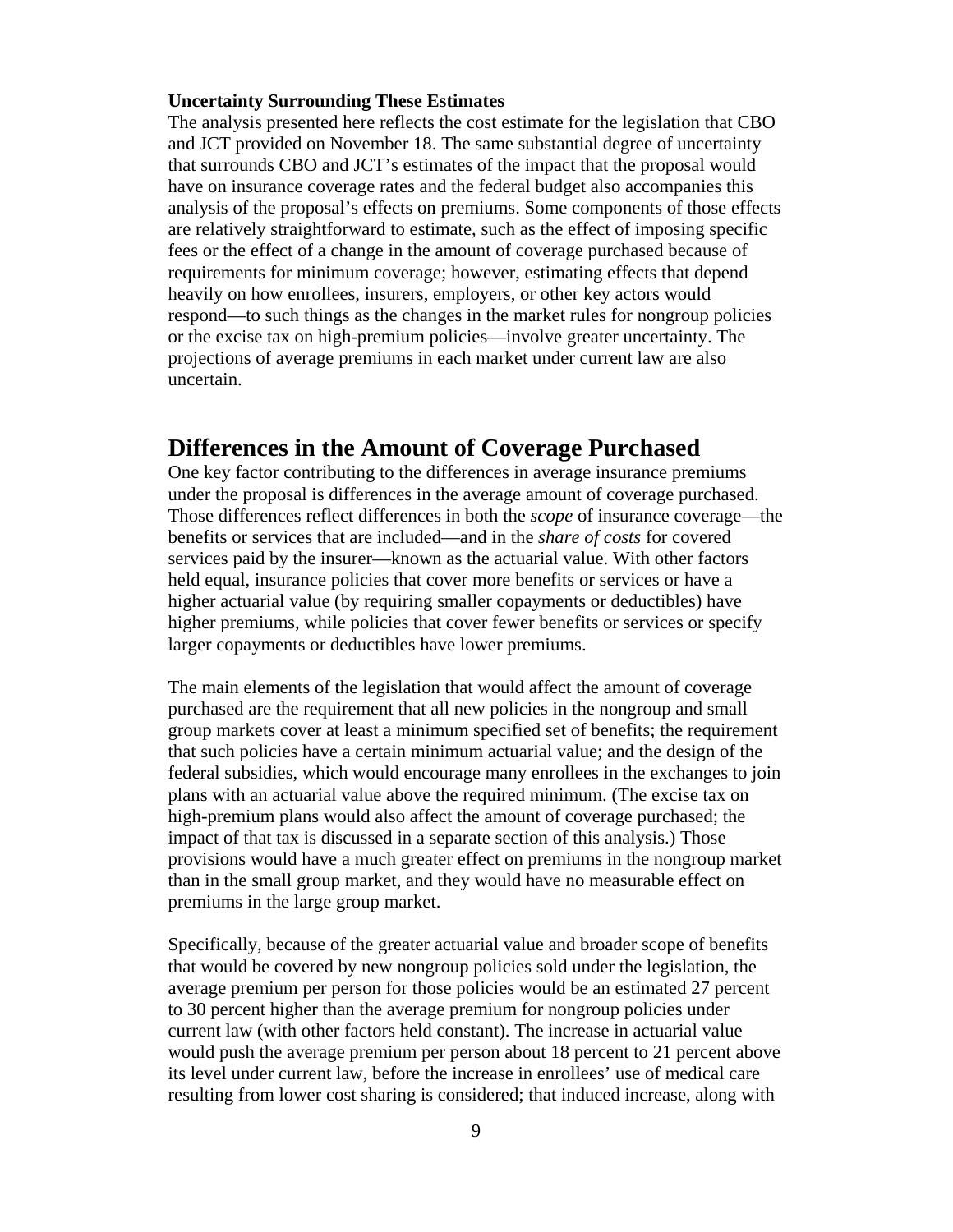the greater scope of benefits, would account for the remainder of the overall difference.

In the small group market, the greater actuarial value and broader scope of benefits provided for in the legislation would increase the average premium per person by about zero to 3 percent (leaving aside the effect of the excise tax on high premium plans, which is discussed separately, and holding other factors constant). Those requirements would have no noticeable effect on premiums in the large group market (again, excluding the effect of the high-premium excise tax).

#### **A Broader Scope of Benefits Would Increase Nongroup Premiums**

Under the legislation, new nongroup policies would cover a broader scope of benefits than are projected to be covered by such policies, on average, under current law. In particular, the legislation would require all new nongroup policies to cover a specified set of "essential health benefits," which would be further delineated by the Secretary of Health and Human Services (HHS) and would be required to match the scope of benefits provided by typical employment-based plans. As a result, new nongroup policies would cover certain services that are often not covered by nongroup policies under current law, such as maternity care, prescription drugs, and mental health and substance abuse treatment. Moreover, nongroup insurers would be prohibited from denying coverage for preexisting conditions, so premiums would have to increase to cover the resulting costs.

An additional consideration relates to state-mandated benefits. Under the proposal, states that mandated coverage of benefits beyond those required by the new federal rules would have to pay any costs of subsidizing those additional benefits. CBO and JCT assumed that, to the extent that states continued to mandate such benefits, they would make the resulting payments directly to insurers—so those costs would not be reflected in the premiums that enrollees observed when shopping for insurance in the exchanges. The reduction in premiums (relative to those under current law) resulting from this provision would be relatively small because many benefits that states mandate are already provided by typical employment-based plans and thus would be included in the "essential health benefits" that the proposal would require nongroup policies to cover. [11](#page-10-0)

The legislation would further require that policies sold in the small group market cover the same minimum set of benefits as those sold in the nongroup market. That requirement would have relatively little effect on premiums in the small group market, however, because most policies sold in that market already cover those services and would continue to cover them under current law. Further, small group policies that are maintained continuously would be grandfathered under the proposal.

<span id="page-10-0"></span> $11$  For an additional discussion of the average incremental cost of state-mandated benefits, see Congressional Budget Office, *[Key Issues in Analyzing Major Health Insurance Proposals](http://www.cbo.gov/doc.cfm?index=9924)* (December 2008), p. 61.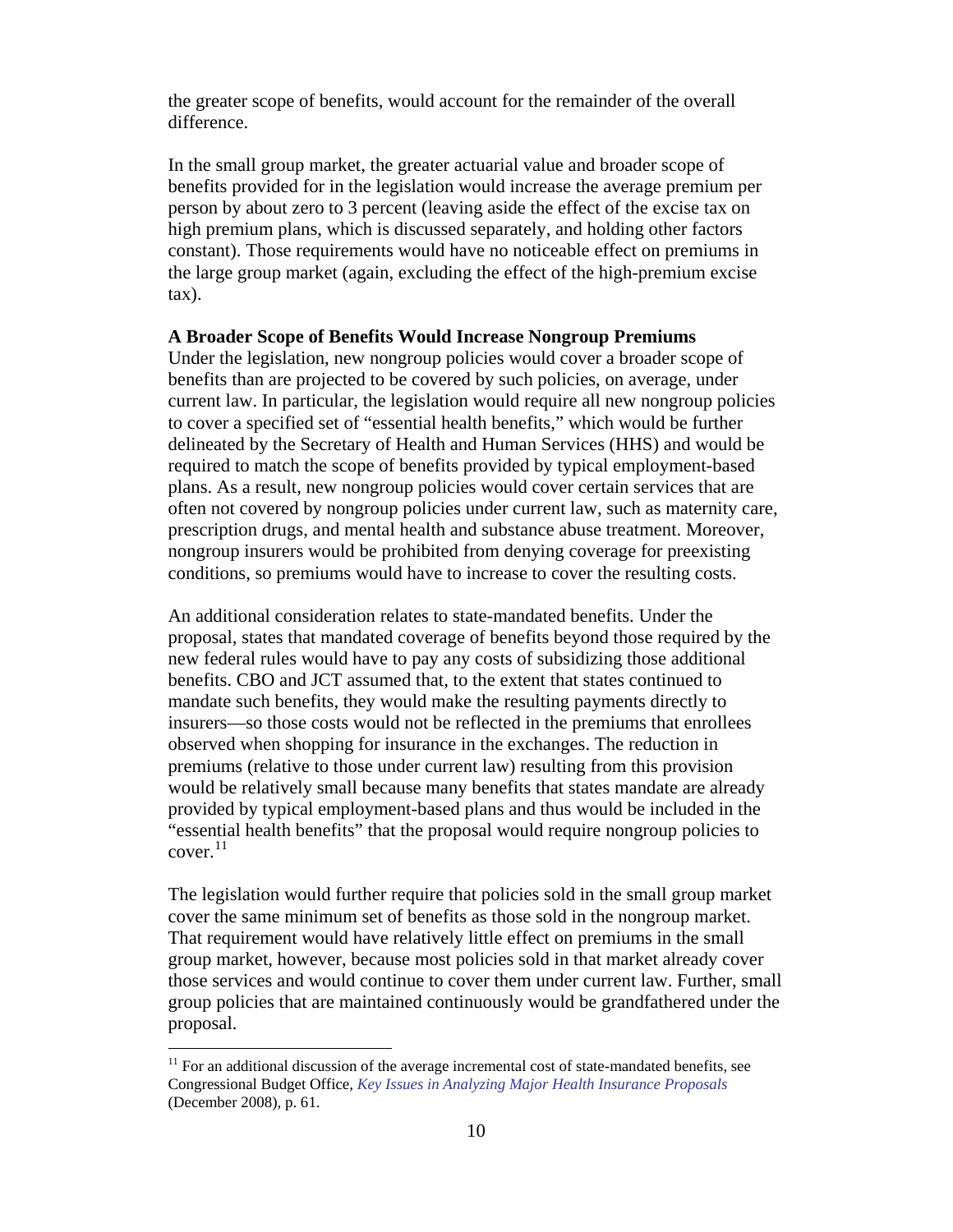#### **A Greater Actuarial Value Would Increase Nongroup Premiums**

Under the legislation, new nongroup policies purchased after 2013 would have a substantially greater actuarial value, on average, than nongroup policies purchased under current law. Policies sold in the nongroup market are expected to have an average actuarial value of about 60 percent under current law, and new nongroup policies would be required to have an actuarial value of at least 60 percent (the level specified for the "bronze" plan) under the proposal. However, federal premium subsidies would be tied to a "reference premium" equal to the premium of the second lowest cost "silver" plan, which would have an actuarial value of 70 percent, and plans would also be available with actuarial values of 80 percent ("gold" plan) and 90 percent ("platinum" plan).<sup>[12](#page-11-0)</sup>

People who received premium subsidies would be able to buy a plan whose premium exceeded the reference premium, although they would have to pay the entire additional cost of that more expensive plan. With the expected enrollment choices of people with subsidies and people without subsidies taken into account, the average actuarial value of nongroup policies purchased is estimated to be roughly 72 percent. The increases in actuarial value relative to that under current law would increase the premiums for those policies, because the policies would cover a greater proportion of their enrollees' spending on medical care. Of course, the increases in actuarial value would also reduce enrollees' expected out-ofpocket spending on copayments and deductibles, particularly for enrollees who used more medical services than average. The reduced cost sharing would lead to greater use of medical services, which would tend to push premiums up further.<sup>[13](#page-11-1)</sup>

Among nongroup enrollees who would not receive new subsidies, the average actuarial value of their coverage would not differ as sharply from the average for the nongroup market under current law. Some would choose to enroll in a "young invincibles" plan to be offered under the proposal; that plan would have relatively high deductibles and a relatively low actuarial value (estimated to be less than 50 percent), and the premium would be correspondingly low. (That plan would generally not be attractive to individuals who could receive premium subsidies for more extensive coverage.) Moreover, if they wanted to, current policyholders in the nongroup market would be allowed to keep their policy with no changes, and the premiums for those policies would probably not differ substantially from current-law levels. But because of relatively high turnover in that market (as well as the incentives for many enrollees to purchase a new policy in order to obtain

<span id="page-11-0"></span> $12$  Enrollees with income below 200 percent of the FPL would receive subsidies for cost sharing to increase the overall actuarial value of their coverage to either 80 percent or 90 percent. However, the plan in which they enrolled would have a premium that reflects an actuarial value of 70 percent, and that premium was used in the calculation of the average premium under the proposal.

<span id="page-11-1"></span> $13$  The increase in spending for health care that would arise when uninsured people gained coverage is accounted for separately; see the discussion below. For a discussion of the impact that cost sharing has on spending for health care and related considerations, see Congressional Budget Office, *[Key Issues](http://www.cbo.gov/doc.cfm?index=9924)*, pp. 61–62, 71–76, and 110–112.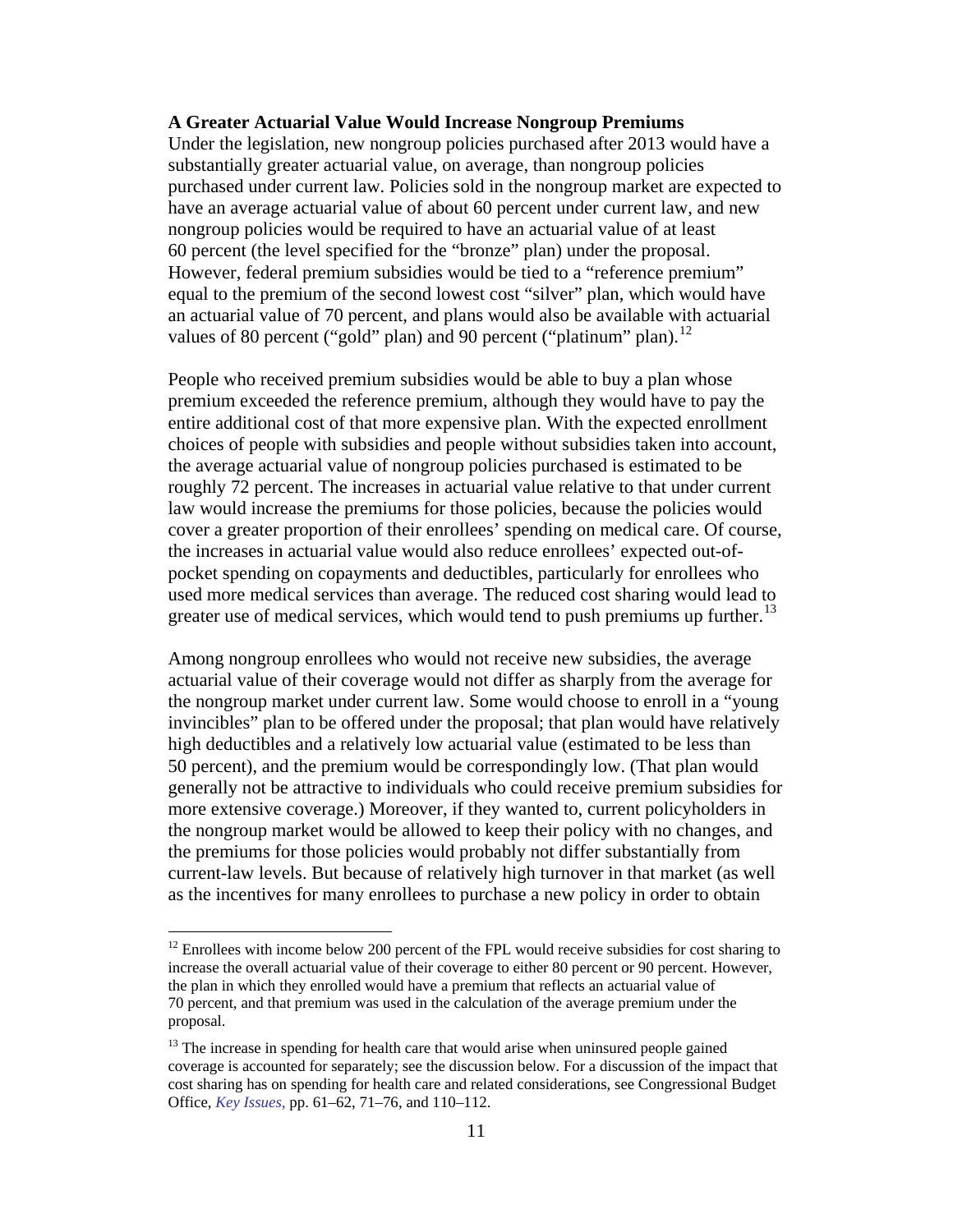subsidies), CBO and JCT estimate that relatively few nongroup policies would remain grandfathered by 2016.

**Effects on Premiums for Employment-Based Plans Would be Much Smaller** The legislation would impose the same minimum actuarial value for new policies in the small group market as in the nongroup market. That requirement would have a much smaller effect on premiums in the small group market, however, because the great majority of policies sold in that market under current law have an actuarial value of more than 60 percent. Essentially all large group plans have an actuarial value above 60 percent, so the effect on premiums in that market would be negligible. In sum, the greater actuarial value and broader scope of benefits in the legislation would increase the average premium per person in the small group market by about zero to 3 percent (with other factors held constant). Those requirements would have no significant effect on premiums in the large group market.

# **Differences in the Price of a Given Amount of Coverage for a Given Population**

A second broad category of differences in premiums encompasses factors that reflect an "apples-to-apples" comparison of the average price of providing equivalent insurance coverage for an equivalent population under the legislation and under current law.<sup>[14](#page-12-0)</sup> The main provisions of the legislation that fall into this category are the new rules for the insurance market, including the establishment of exchanges and availability of a public plan through those exchanges, which would reduce insurers' administrative costs and increase slightly the degree of competition among insurers, and several new fees that would be imposed on the health sector, which would tend to raise insurance premiums.<sup>[15](#page-12-1)</sup>

Some observers have argued that private insurance premiums would also be affected by changes in the extent of "cost shifting"—a process in which lower rates paid to providers for some patients (such as uninsured people or enrollees in government insurance programs) lead to higher payments for others (such as privately insured individuals). However, the effect of the proposal on premiums through changes in cost shifting seems likely to be quite small because the proposal has opposing effects on different potential sources of cost shifting, and

<span id="page-12-0"></span> $14$  In this description, "equivalent coverage" means policies that have the same scope of benefits and cost-sharing requirements. The benefits received by enrollees in plans with equivalent coverage also depend on factors such as the benefit management being used and the size and composition of the provider network.

<span id="page-12-1"></span> $15$  The effect of the excise tax on health insurance plans with relatively high premiums is discussed separately, below. Also, to focus on permanent elements of the legislation, this analysis does not include the effect of the reinsurance that would be provided for new nongroup plans between 2014 and 2016 only. Those payments would be financed by a fee levied on all private insurers, so the effects would differ by market but the overall impact on premiums would be modest.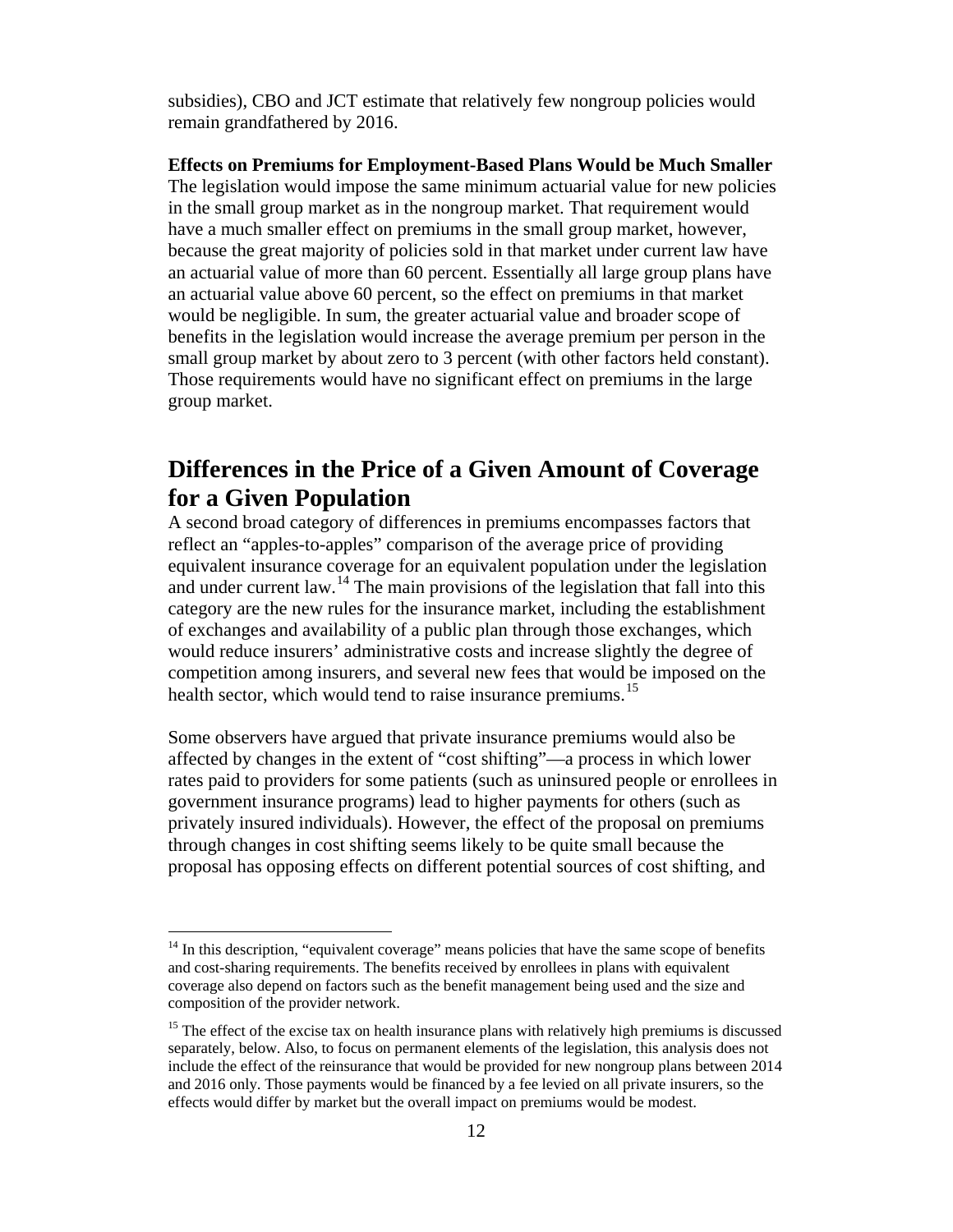the total amount of cost shifting in the current health care system appears to be modest relative to the overall cost of health insurance.

CBO and JCT estimate that the elements of the legislation that would change the price of providing a given amount of coverage for a given population would, on net, reduce the average premium per person for nongroup coverage in 2016 by about 7 percent to 10 percent relative to the amount under current law. Those elements of the legislation would reduce the average premium per person in the small group market by about 1 percent to 4 percent and would not have a measurable impact on premiums in the large group market.

### **New Market Rules Would Reduce Administrative Costs**

Compared with plans that would be available in the nongroup market under current law, nongroup policies under the proposal would have lower administrative costs, largely because of the new market rules:<sup>[16](#page-13-0)</sup>

- The influx of new enrollees in response to the individual mandate and new subsidies—combined with the creation of new insurance exchanges would create larger purchasing pools that would achieve some economies of scale.
- Administrative costs would be reduced by provisions that require some standardization of benefits—for example, by limiting variation in the types of policies that could be offered and prohibiting "riders" to insurance policies (which are amendments to a policy's terms, such as coverage exclusions for preexisting conditions); insurers incur administrative costs to implement those exclusions.
- Administrative costs would be reduced slightly by the general prohibition on medical underwriting, which is the practice of varying premiums or coverage terms to reflect the applicant's health status; nongroup insurers incur some administrative costs to implement underwriting.
- Partly offsetting those reductions in administrative costs would be a surcharge that exchange plans would have to pay under the proposal to cover the operating costs of the exchanges.

In the small group market, some employers would purchase coverage for their workers through the exchanges.<sup>[17](#page-13-1)</sup> Such policies would have lower administrative costs, on average, than the policies those firms would buy under current law,

<span id="page-13-0"></span><sup>&</sup>lt;sup>16</sup> Those market rules would also affect premiums by changing the scope of coverage provided and the types of people who obtain coverage, as discussed in other sections.

<span id="page-13-1"></span> $17$  In 2016, states would have to give all employers with 100 or fewer employees the option to purchase coverage through the exchanges. States could give larger employers that option starting in 2017. However, CBO and JCT expect that few large firms would take that option if offered because their administrative costs would generally be lower than those of nongroup policies that would be available in the exchanges.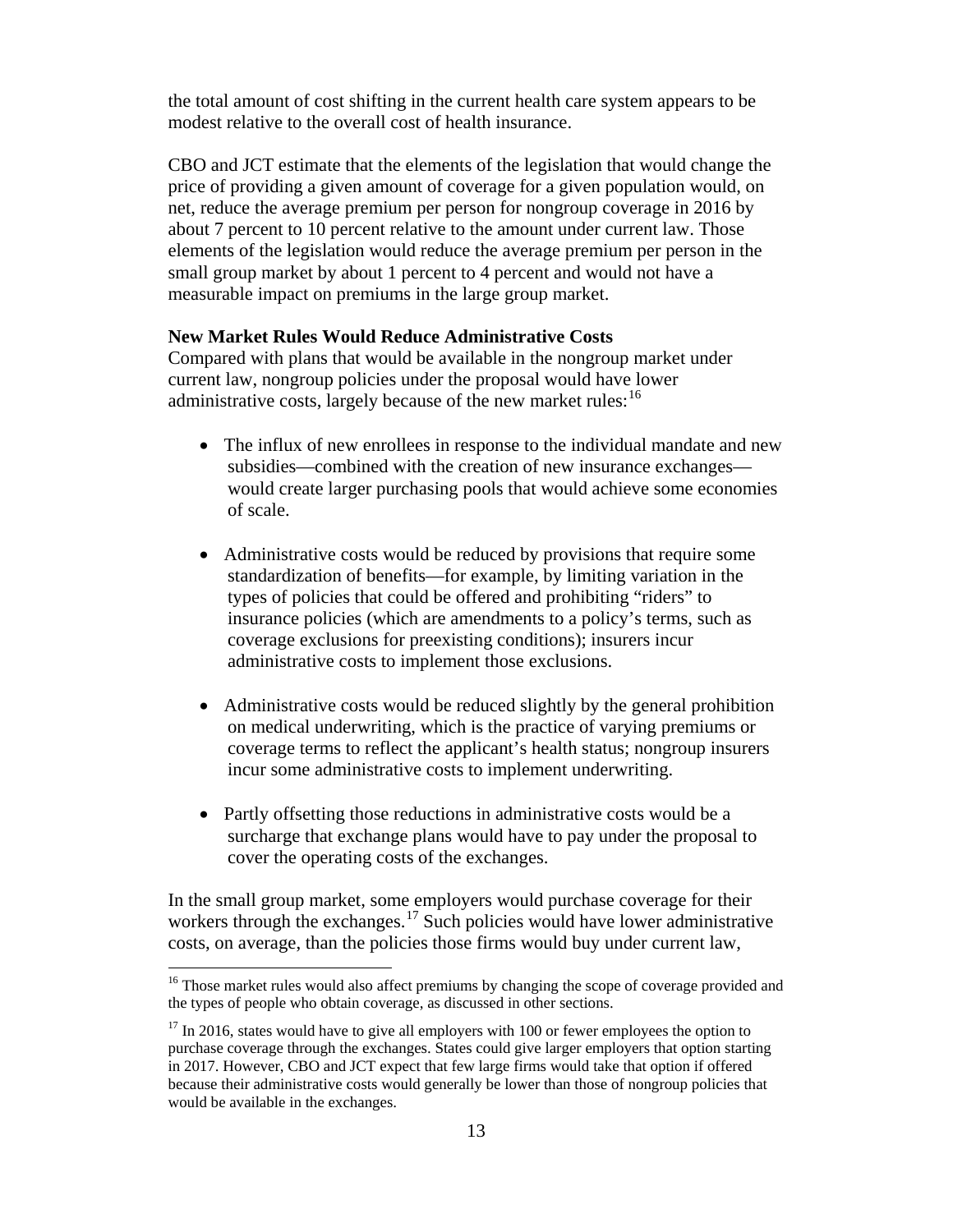particularly for very small firms.<sup>[18](#page-14-0)</sup> The primary sources of administrative cost savings for small employers would be the economies of scale and relative standardization of benefits in the exchanges noted above; currently, the use of exclusions for preexisting conditions is rare in the small group market, so the rules affecting coverage of those conditions would have only a small effect on administrative costs in that market.

In addition, the administrative simplification provisions of the legislation would require the Secretary of HHS to adopt and regularly update standards for electronic administrative transactions such as electronic funds transfers, claims management processes, and eligibility verification. In CBO and JCT's estimation, those provisions would reduce administrative costs for insurers and providers, which would result in a modest reduction in premiums in all three broad insurance markets.

### **Increased Competition Would Slightly Reduce Premiums in the Nongroup Market**

The exchanges would enhance competition among insurers in the nongroup market by providing a centralized marketplace in which consumers could compare the premiums of relatively standardized insurance products. The additional competition would slightly reduce average premiums in the exchanges by encouraging consumers to enroll in lower-cost plans and by encouraging plans to keep their premiums low in order to attract enrollees. In particular, insurers probably would adopt slightly stronger benefit management procedures to restrain spending or would slightly reduce the rates they pay providers. Those small employers that purchased coverage through the exchanges would see similar reductions in premiums because of the increased competition among plans.

One other feature of the proposal would also put a modicum of downward pressure on average premiums in the exchanges—namely, the provisions allowing exchange administrators to act as "prudent purchasers" when reviewing and approving the proposed premiums of potential insurers. [19](#page-14-1) Although the administrators' authority would be limited, evidence from the implementation of an exchange system in Massachusetts suggests that the existence of such authority would tend to reduce premiums slightly.

CBO and JCT's analysis of exchange premiums has also taken into account the availability of a public plan through those exchanges in some states. Premiums for the public plan as structured under the proposal would typically be somewhat

<span id="page-14-0"></span><sup>&</sup>lt;sup>18</sup> Among small employers, administrative costs decline as a share of premiums as the size of the firm increases. Thus, the smallest employers would be most likely to see lower administrative costs for policies in the exchanges than what they would be charged under current law.

<span id="page-14-1"></span> $<sup>19</sup>$  Specifically, the legislation would require insurers seeking to participate in the exchanges to</sup> submit a justification for any premium increase prior to implementing it; the legislation also would give exchanges the authority to take that information into consideration when determining whether to make a plan available through the exchanges.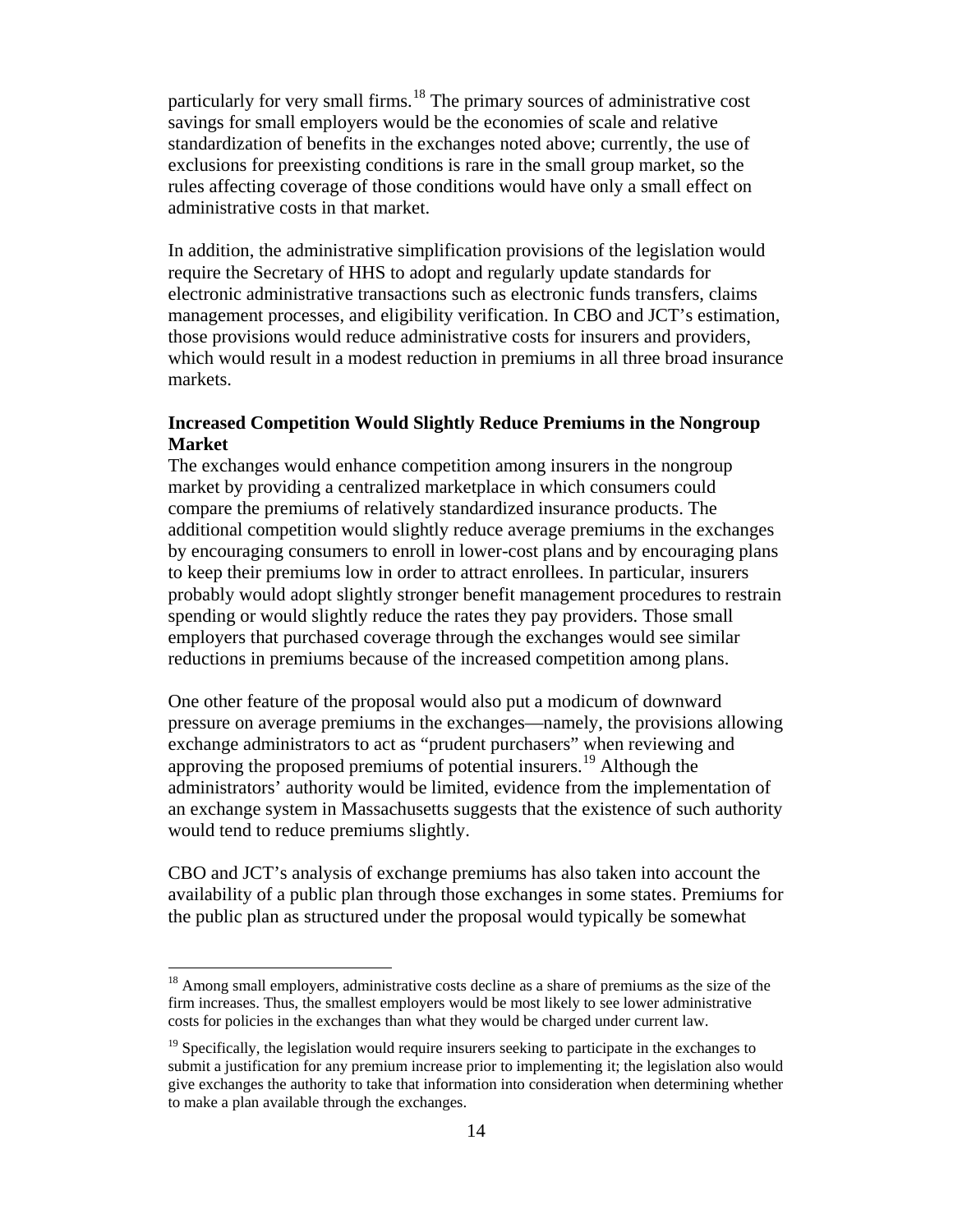higher than the average premiums of private plans offered in the exchanges.<sup>[20](#page-15-0)</sup> By itself, that development would tend to increase average premiums in the exchanges—but a public plan would probably tend to reduce slightly the premiums of the private plans against which it is competing, for two reasons:

- A public plan as structured in the proposal would probably attract a substantial number of enrollees, in part because it would include a broad network of providers and would be likely to engage in only limited management of its health care benefits. (CBO and JCT estimate that total enrollment in the public plan would be about 3 million to 4 million in 2016.) As a result, it would add some competitive pressure in the exchanges in areas that are currently served by a limited number of private insurers, thereby lowering private premiums to a small degree.
- A public plan is also apt to attract enrollees who are less healthy than average (again, because it would include a broad network of providers and would probably engage in limited management of benefits). Although the payments that all plans in the exchanges receive would be adjusted to account for differences in the health of their enrollees, the methods used to make such adjustments are imperfect. As a result, the higher costs of those less healthy enrollees in the public plan would probably be offset partially but not entirely; the rest of the added costs would have to be reflected in the public plan's premiums. Correspondingly, the costs and premiums of competing private plans would, on average, be slightly lower than if no public plan was available.

Those factors would reduce the premiums of private plans in the exchanges to a small degree, but the effect on the average premium in the exchanges would be offset by the higher premium of the public plan itself. On balance, therefore, the provisions regarding a public plan would not have a substantial effect on the average premiums paid in the exchanges. $^{21}$  $^{21}$  $^{21}$ 

#### **New Fees Would Increase Premiums Slightly**

The legislation would impose several new fees on firms in the health sector. New fees would be imposed on providers of health insurance and on manufacturers and importers of medical devices. Both of those fees would be largely passed through

<span id="page-15-0"></span> $^{20}$  Under the proposal, the public plan would negotiate payment rates with providers. CBO and JCT anticipate that those rates would be similar to the rates paid by private insurers participating in the exchanges. The public plan would have lower administrative costs than private plans, on average, but would probably engage in less benefit management and attract a less healthy pool of enrollees (the effects of which would be offset only partially by the risk adjustment procedures that would apply to all plans operating in the exchanges). On net, those factors would result in the public plan's premiums being somewhat higher than the average premiums of private plans in the exchanges.

<span id="page-15-1"></span> $21$  The presence of the public plan would have a more noticeable effect on federal subsidies because it would exert some downward pressure on the premiums of the lower-cost plans to which those subsidies are tied.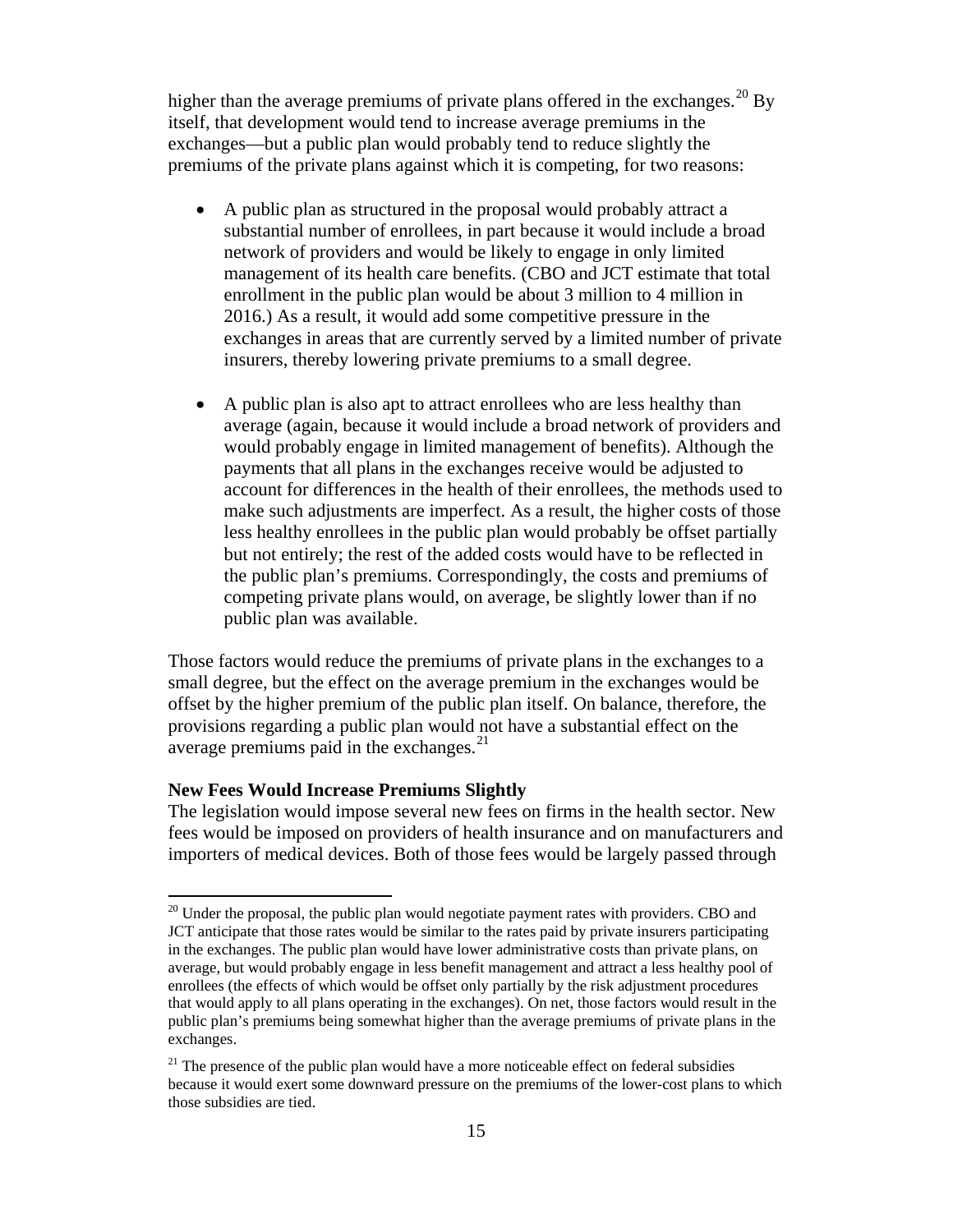to consumers in the form of higher premiums for private coverage. Self-insured plans would be mostly exempt from the fee on health insurance providers, and since large firms are more likely to self-insure, that fee would result in smaller percentage increases in average premiums for large firms than it would for small firms and for nongroup coverage. $^{22}$  $^{22}$  $^{22}$ 

The legislation also would impose a fee on manufacturers and importers of brandname prescription drugs, which would be allocated among firms on the basis of drug sales to government programs. Because that fee would not impose an additional cost for drugs sold in the private market, CBO and JCT estimate that it would not result in measurably higher premiums for private coverage. (The legislation would also impose an excise tax on high-premium insurance policies provided by employers; that tax is discussed separately below because it would affect only a portion of the insurance market.)

#### **Effects Related to Cost Shifting Would Be Minimal**

Some observers have predicted that the proposal (and similar initiatives) would affect premiums for private insurance plans by changing the extent of cost shifting. The legislation would have opposing effects on the pressures for cost shifting:

- On the one hand, the legislation would reduce payments to hospitals and certain other providers under Medicare. [23](#page-16-1) In addition, it would significantly increase enrollment in Medicaid, which pays providers appreciably lower rates than private insurers do. Those changes could cause premiums for private coverage to increase.
- On the other hand, the legislation would ultimately reduce the uninsured population by more than half, which would sharply reduce the amount of uncompensated or undercompensated care provided to people who lack health insurance. One recent estimate indicates that hospitals provided about \$35 billion in such care in 2008—an amount that would grow under current law but would be expected to decline considerably under the legislation.<sup>[24](#page-16-2)</sup> That change could cause premiums for private coverage to decrease.

<span id="page-16-0"></span> $22$  The fee would be levied on third-party administrators of self-insured plans in proportion to twice their administrative spending, which is substantially less than the total premiums that would be the base for the levy on plans purchased from insurers. Government health insurance plans such as Medicare and Medicaid would be exempt from that fee, but any public plan offered in the exchanges would be subject to it.

<span id="page-16-1"></span> $^{23}$  The legislation would reduce Medicare payment updates for most services in the fee-for-service sector (other than physicians' services) and reduce Medicare and Medicaid payments to hospitals that serve large numbers of low-income patients, known as "disproportionate share" (DSH) hospitals.

<span id="page-16-2"></span> $24$  Recent evidence indicates that physicians collectively provide much smaller amounts of uncompensated or undercompensated care than hospitals. See Jonathan Gruber and David Rodriguez, "How Much Uncompensated care Do Doctors Provide?" *Journal of Health Economics*, vol. 26 (2007), pp. 1151–1169.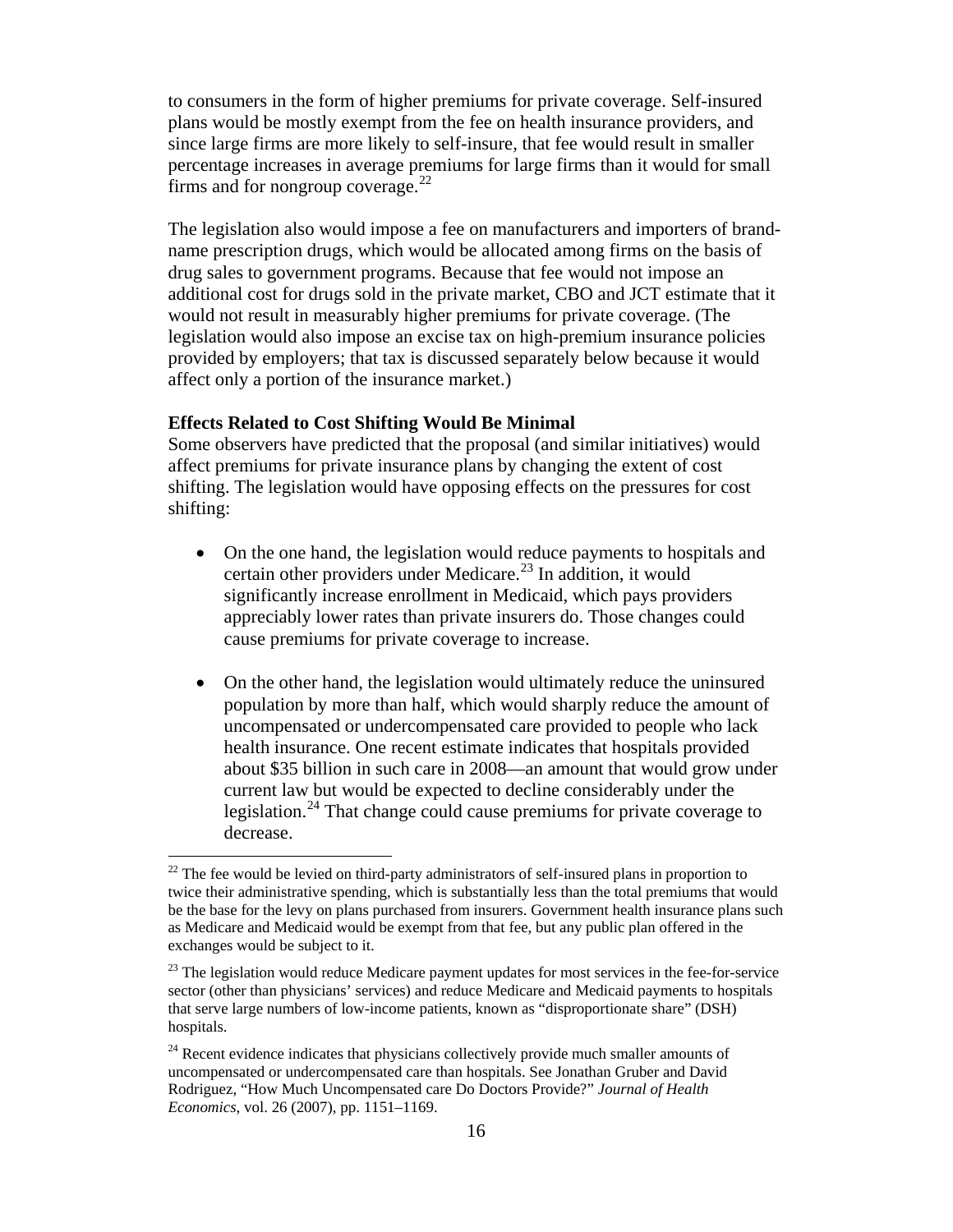The net effect of those opposing pressures would depend on their relative magnitude and also on the degree to which costs are shifted. CBO expects that the magnitude of those opposing pressures would be about the same. Moreover, CBO's assessment of the evidence is that a small amount of cost shifting occurs but that it is not as widespread or extensive as is commonly assumed. The fact that private insurers pay providers higher rates, on average, than Medicare and Medicaid is not evidence that cost shifting occurs. For cost shifting to occur, a *decline* in the rates paid by some payers would have to lead to an *increase* in the rates paid by others; thus, for cost shifting from reductions in rates paid by Medicare to occur, providers would have to have initially been charging private insurers lower rates than they could have. Well-designed studies have found that a relatively small share of the changes in payment rates for government programs is passed on to private payment rates, and the impact of changes in uncompensated care is likely to be similar.<sup>[25](#page-17-0)</sup> Overall, therefore, CBO's assessment is that the legislation would have minimal effects on private-sector premiums via cost shifting.

# **Differences in the Types of People Who Obtain Coverage in Different Insurance Markets**

The third broad factor that would affect average insurance premiums is differences in the types of people who obtain coverage in different insurance markets. If more people who are relatively healthy or relatively disinclined to use medical care participate in a given insurance market, then the average spending on medical services provided in that market will be lower, and the average premium in that market will be lower, with other factors held equal; conversely, if more people who are relatively unhealthy or are relatively inclined to use medical care participate in a given insurance market, the average spending on medical services and the average premium for that market will be higher, all else equal. Thus, a shift of less healthy people from one insurance market to another will tend to lower premiums in the "source" market and raise them in the "destination" market. Likewise, the number and types of people who would be uninsured under current law but would become insured under the proposal—and the effects of gaining coverage on their use of health care—would affect the average premiums charged in the markets in which they buy insurance.

Overall, CBO and JCT estimate that an influx of new enrollees into the nongroup market would yield an average premium per person in that market that is 7 percent to 10 percent lower than the average premium projected under current law. Changes in the types of people covered in the small group and large group markets would have much smaller effects on premiums, yielding a change in the small group market that could range from a decrease of 1 percent to an increase of 2 percent, and a decrease in the large group market of zero to 3 percent.

<span id="page-17-0"></span> <sup>25</sup> For a more extensive discussion of cost shifting, see Congressional Budget Office, *[Key Issues](http://www.cbo.gov/doc.cfm?index=9924)*, pp. 112–116.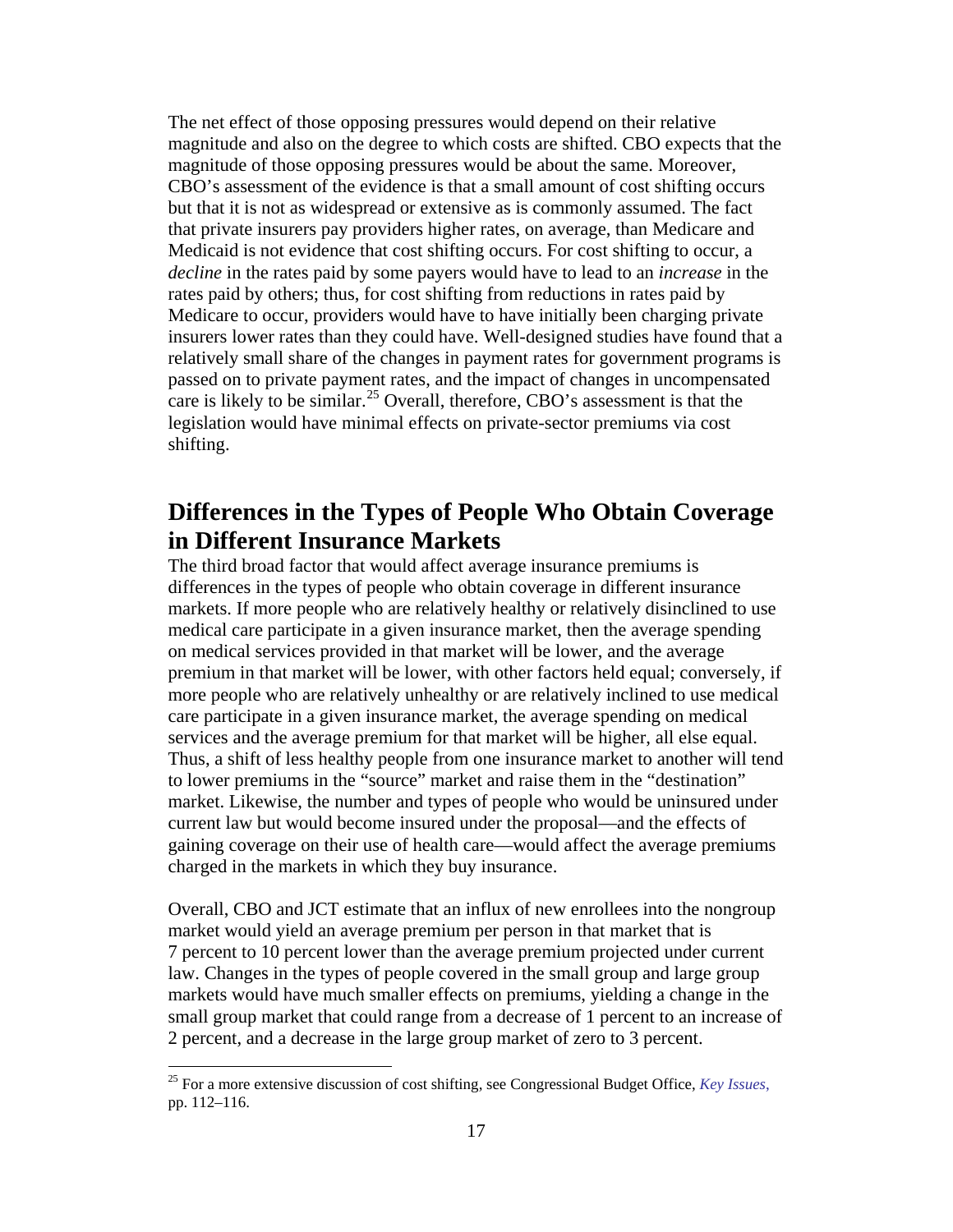### **Key Characteristics of the Insured and Uninsured Under Current Law**

To assess the likely medical spending of prospective new enrollees in different insurance markets, it is useful to review some key characteristics of the insured and uninsured populations under current law. CBO and JCT's assessment of those characteristics is based on data from representative surveys of the U.S. population that examine people's health insurance coverage, health status, and use of health care.<sup>[26](#page-18-0)</sup> This discussion addresses the projected distribution of the population in 2016, using as a reference point the 162 million people expected to be covered by employment-based insurance in that year under current law.

About 14 million people are expected to be covered by nongroup policies in 2016 under current law. Enrollees in nongroup coverage would be about 3 years older, on average, than enrollees in employment-based insurance—which would tend to raise their use of medical care—but would be slightly healthier, on average, at any given age—which would tend to lower their use of care. On balance, the average spending on medical care of nongroup enrollees would be somewhat greater than that of enrollees in employment-based insurance if they were enrolled in insurance plans with the same amount and structure of coverage.

By contrast, the 52 million people who are expected to be uninsured under current law in 2016 would be about 2 years younger, on average, than the population covered by employment-based plans and thus would be about 5 years younger than nongroup enrollees, on average. At any given age, the average health of the uninsured population would be somewhat worse than the average health of people with nongroup insurance. A large share of the uninsured population, however, would not be eligible to obtain subsidized coverage via the exchanges; instead, those with income below 133 percent of the FPL would generally be eligible for free coverage through Medicaid. That low-income group is relatively unhealthy, and once they are removed from the comparison, the disparity in health between the remaining uninsured population and current-law enrollees in the nongroup market essentially disappears. Therefore, considering only their age and their health status and holding other factors constant, the expected use of medical care by uninsured people who would be eligible for subsidized coverage in the exchanges would be less than that of current nongroup enrollees.

One other factor that would not be the same—and that would tend to accentuate this projected difference in utilization—is how much medical care the uninsured would use once they did gain coverage: They would tend to consume less medical care than current nongroup enrollees, even after adjusting for their age and health. CBO's review of relevant studies concluded that insuring the currently uninsured under a typical employment-based plan would generate an increase of 25 percent to 60 percent in their average utilization of care. (That average increase in utilization and spending would arise even though some newly insured people

<span id="page-18-0"></span> $26$  For additional information on the data sources used and the methodology involved, see Congressional Budget Office, *[CBO's Health Insurance Simulation Model: A Technical](http://www.cbo.gov/ftpdocs/87xx/doc8712/10-31-HealthInsurModel.pdf)  [Description](http://www.cbo.gov/ftpdocs/87xx/doc8712/10-31-HealthInsurModel.pdf)*, Background Paper (October 2007).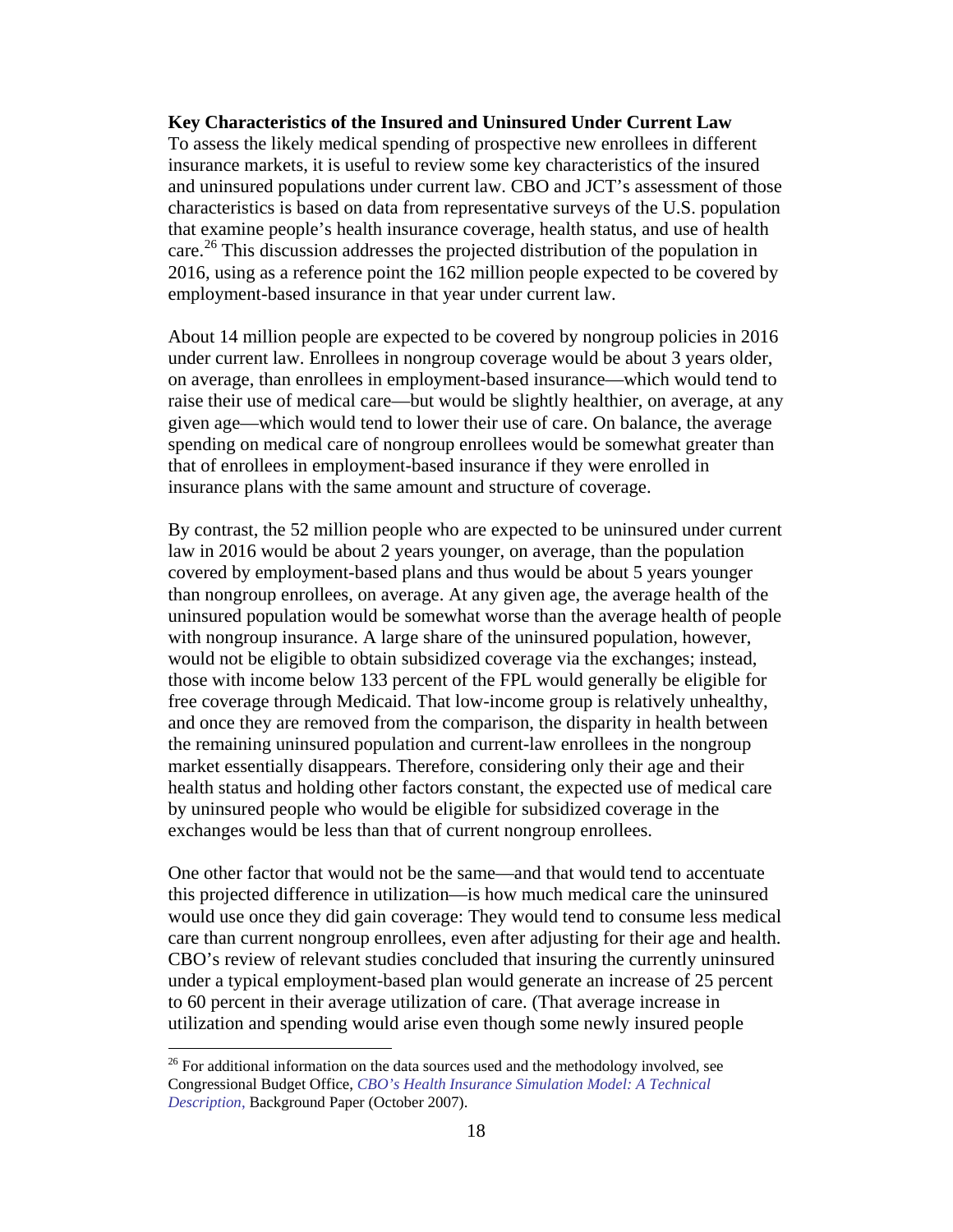would avoid expensive treatments by getting care sooner, before their illness progressed, or would receive services in a less expensive setting.) Despite that substantial increase in utilization, their use of care would still be below that of people with similar characteristics who are currently insured.<sup>[27](#page-19-0)</sup> That remaining difference in average utilization probably reflects various differences between the insured and uninsured aside from differences in their age and health status, and the effect of obtaining insurance could be much larger for some people and much smaller for others.

## **A Limited Amount of Adverse Selection Would Occur in New Nongroup Plans**

The preceding discussion examined the types of people who would receive coverage in different markets under current law or would be eligible to receive coverage in different markets under the proposal. However, the effects of the proposal on the types of enrollees in each market would depend ultimately on who *chose* to receive coverage in those markets—with the most significant changes coming in the nongroup market.

Under current laws governing the nongroup market, insurers in most states do not have to accept all applicants, may vary premiums widely to reflect differences in enrollees' health status and age, and may exclude coverage of preexisting medical conditions. By themselves, the proposal's provisions changing those rules would make nongroup coverage more attractive to people who are older and who expect to be heavier users of medical care and less attractive to people who are younger and expect to use less medical care. Therefore, in the absence of other changes to the insurance market, people who are older and more likely to use medical care would be more likely to enroll in nongroup plans—a phenomenon known as adverse selection. Such selection would tend to increase premiums in the exchanges relative to nongroup premiums under current law.

However, several other provisions of the proposal would tend to mitigate that adverse selection:

- The legislation would establish an annual open enrollment period for new nongroup policies similar to that typically used by employers, which would limit opportunities for people who are healthy to wait until an illness or other health problem arose before enrolling.
- The substantial premium subsidies available in the exchanges would encourage the enrollment of a broad range of people. For people whose

<span id="page-19-0"></span> $27$  CBO estimates that the uninsured currently use about 60 percent as much medical care as insured people, taking into account differences between the groups in their average age and health status. Providing all of the uninsured with health insurance coverage equivalent to a typical employment-based plan would thus be estimated to increase their demand for medical services to a level that is between 75 percent and 95 percent of the level of similar people who are currently insured (corresponding to an increase of 25 percent and 60 percent, respectively). For additional discussion of these estimates, see Congressional Budget Office, *[Key Issues](http://www.cbo.gov/doc.cfm?index=9924)*, pp. 71–76.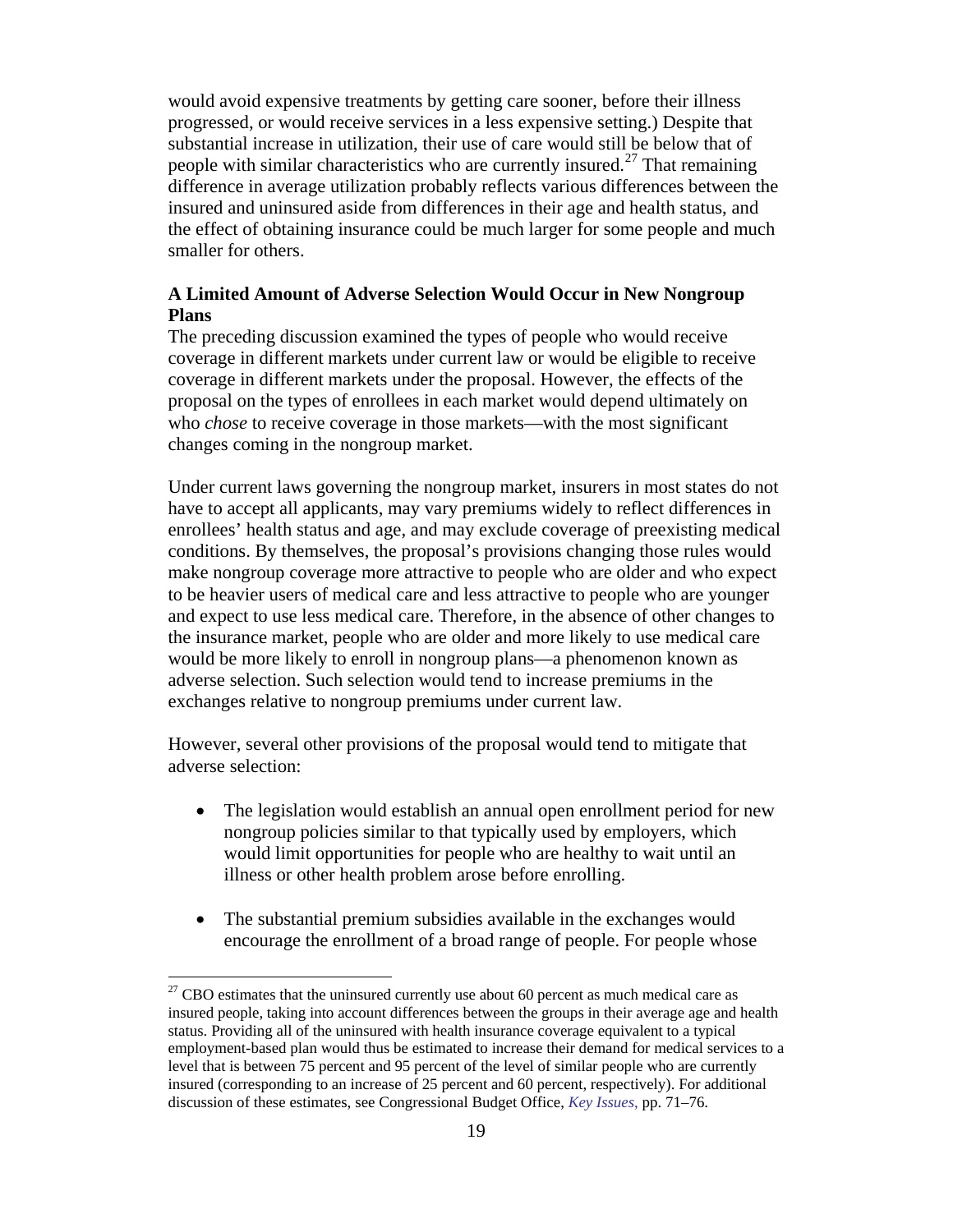income was below 200 percent of the FPL, those subsidies would average around 80 percent.

- The requirement that people have insurance would also encourage a broad range of people to take up coverage in the exchanges. CBO and JCT expect that some people would obtain coverage because of the penalties that would be levied for not complying with the mandate (which would be \$750 per adult and \$375 per child in 2016) and that others would obtain coverage simply because of the existence of a mandate; those expectations are based in part on people's compliance with other types of mandates.<sup>[28](#page-20-0)</sup>
- The premiums that most nongroup enrollees pay would be determined on the basis of their income, so higher premiums resulting from adverse selection would not translate into higher amounts paid by those enrollees (though federal subsidy payments would have to rise to make up the difference). That arrangement would dampen the chances that a cycle of rising premiums and declining enrollment would ensue.
- During the 2014–2016 period, as the mandate penalties were being phased in and other provisions were in the initial stages of implementation, the legislation would provide reinsurance payments to insurers that ended up with particularly high-cost enrollees. That reinsurance system (funded by an assessment on all insurers) would also limit the impact of adverse selection on insurance premiums.

On balance, CBO and JCT expect that some adverse selection into nongroup plans would arise, especially among people who received relatively small subsidies. However, the extent of such adverse selection is likely to be limited, and many nongroup enrollees would be in fairly good health.

### **The Characteristics of Enrollees in Nongroup Plans Would Be Substantially Different Than Those Under Current Law**

CBO and JCT estimate that about 32 million people would obtain coverage in the nongroup market in 2016 under the proposal, consisting of about 23 million who would obtain coverage through the insurance exchanges and about 9 million who would obtain coverage outside the exchanges. Relative to the situation under current law, with about 14 million people buying nongroup coverage, the different mix of enrollees would yield average premiums per person in that market that are about 7 percent to 10 percent lower. Some people who would enroll in nongroup coverage under the proposal would be uninsured under current law, some would have employment-based coverage, and some would have nongroup coverage under current law as well. To estimate how the different mix of enrollees in the nongroup market would affect premiums, it is useful to examine enrollment patterns and expected medical costs for each of those three groups.

<span id="page-20-0"></span> <sup>28</sup> For a discussion of compliance with mandates, see Congressional Budget Office, *[Key Issues](http://www.cbo.gov/doc.cfm?index=9924)*, pp. 48–54.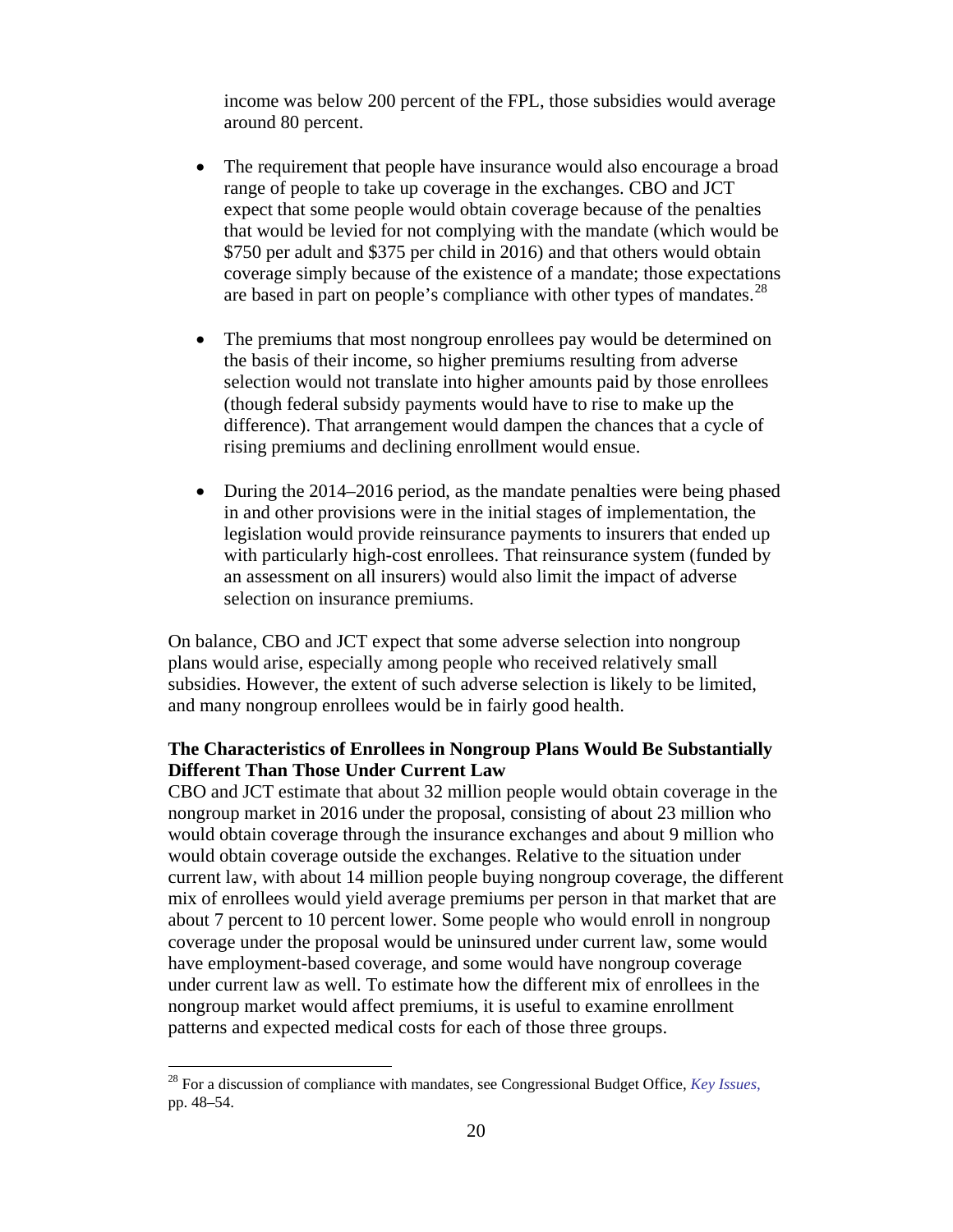First, CBO and JCT estimate that about a third of the nongroup enrollees estimated under the proposal in 2016 would be uninsured under current law. As discussed above, the pool of people who would be eligible for the exchanges and would otherwise be uninsured would be—relative to those who have nongroup coverage under current law—younger, roughly as healthy at any given age, and likely to use less medical care (given their age and health status). At the same time, the adverse selection discussed above means that the members of that pool who would choose to purchase coverage would be less healthy, on average, than all of the members of the pool together, particularly among those who would receive limited subsidies. On balance, CBO and JCT estimate that the enrollees who would be uninsured under current law would use significantly less medical care, on average, than individuals enrolled in nongroup coverage under current law (with other factors held constant). $^{29}$  $^{29}$  $^{29}$ 

Second, CBO and JCT estimate that about a fifth of nongroup enrollees under the proposal in 2016 would have employment-based coverage under current law. Most of those people would not have an offer of employment-based coverage under the proposal; others would have such an offer but it would be deemed unaffordable, so they would be eligible to obtain subsidies through the exchanges. On average, those enrollees would be older and in poorer health than nongroup enrollees under current law, because the proposal's changes in the nongroup market would make that market more appealing to those types of people. The inflow of those people into the nongroup market would thus tend to increase average medical spending and average premiums per person in that market to some degree.

Third, CBO and JCT estimate that nearly half of the people enrolling in nongroup coverage under the proposal would have nongroup coverage under current law as well. Holding other factors constant, those enrollees would obviously not change average medical spending or premiums in the nongroup market relative to the levels under current law.

In the comparison of nongroup premiums under the proposal with those under current law, the differences discussed in this section would vary considerably among people. In general, the proposal would tend to increase premiums for people who are young and relatively healthy and decrease premiums for those who are older and relatively unhealthy. However, to fully evaluate the implications of the proposal for different types of people, it is necessary to include the effects of the subsidies that are discussed below.

<span id="page-21-0"></span> $29$  People who report that they are in either fair or poor health tend to use much more health care than the average person, and otherwise uninsured people in fair or poor health would be more likely to enroll in nongroup coverage. Even so, they would constitute less than 10 percent of the otherwise uninsured group enrolling in nongroup coverage.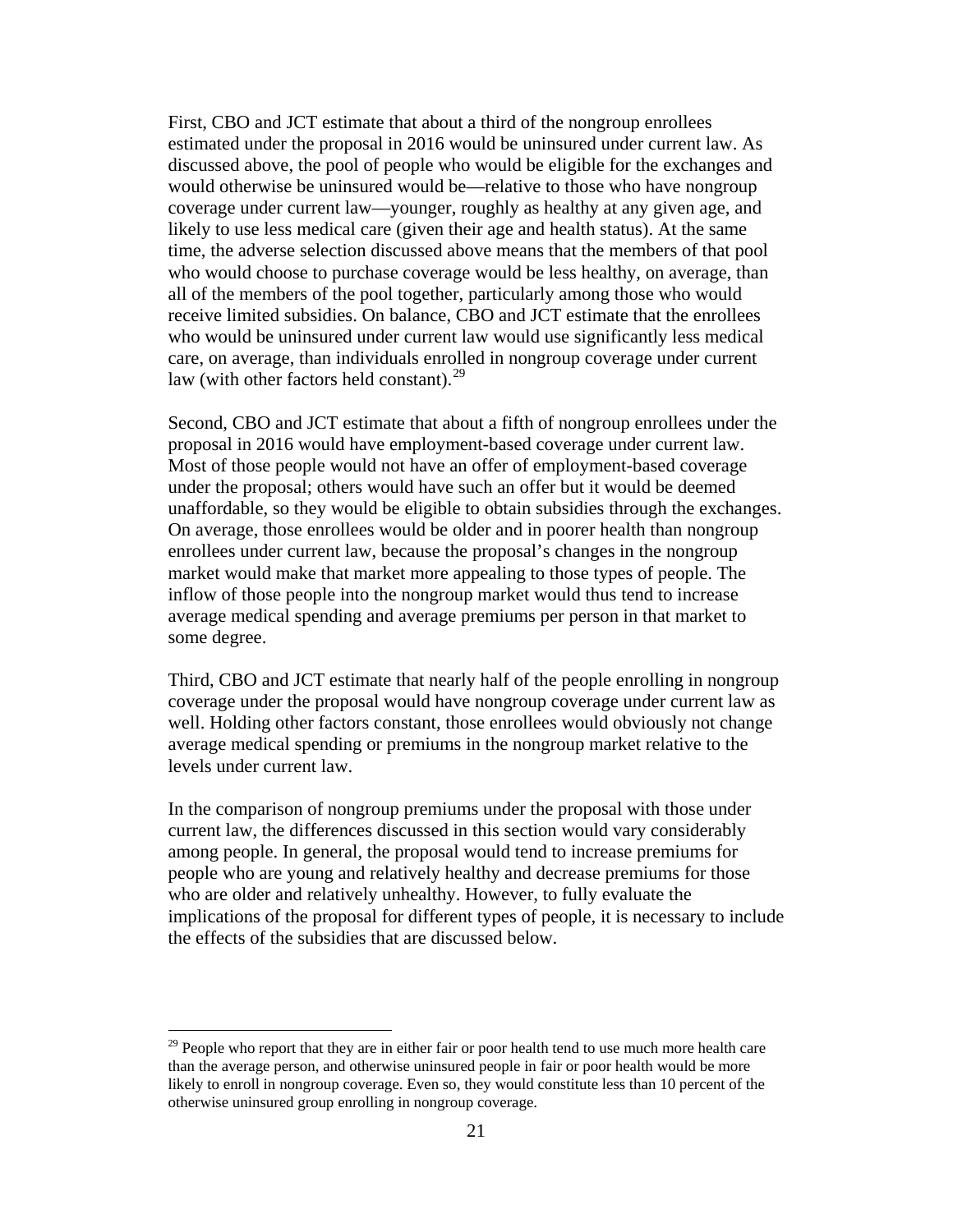### **The Characteristics of Enrollees in Employment-Based Plans Would Be Slightly Different Under the Proposal**

CBO and JCT estimate that changes in the characteristics of people with insurance in the small group market would yield a change in the average premiums per person in that market that could range from a decrease of 1 percent to an increase of 2 percent. That difference would be the net effect of three principal factors:

- Under the legislation, new insurance policies sold in the small group market would be subject to the same rating rules as policies sold in the nongroup market. In particular, insurers in the small group market could not vary premiums to reflect the health of firms' workers. That change would reduce premiums for small firms whose employees are in relatively poor health—leading some of those firms that would not offer insurance under current law to do so under the proposal—and increase premiums for small firms whose employees are in relatively good health—leading some of those firms who would offer coverage under current law not to do so under the proposal. Consequently, the people covered in the small group market would be in somewhat worse health, on average, under the proposal than under current law, which would tend to increase average premiums in that market.<sup>[30](#page-22-0)</sup>
- The individual mandate included in the proposal would induce some uninsured workers who would decline the coverage offered by their employers under current law to purchase such coverage. That change would reduce average premiums by a modest amount, because the people who would become insured would be in better health, on average, than their coworkers who would purchase insurance under current law.
- The individual mandate (and the small business tax credit) would also increase slightly the percentage of small firms that offer coverage. Those firms are likely to have healthier workers, on average, than small firms that would offer coverage under current law, largely reflecting the relative youth of workers at firms that would not offer coverage under current law compared with workers at firms that would. Consequently, their inclusion in the small group market would reduce average premiums in that market by a small amount.

<span id="page-22-0"></span> $30$  That effect would be muted by the proposal's grandfathering provisions, which would allow insurers to continue to set premiums according to current rules as long as an employer's policy was continuously maintained; however, that option would also be most attractive to employers with relatively healthy workers and least attractive to employers with relatively unhealthy workers. The increased attractiveness of the nongroup market for older and less healthy workers would also temper the effect of the new rating rules on average premiums in the small group market, because some of those workers would shift from employment-based to nongroup coverage.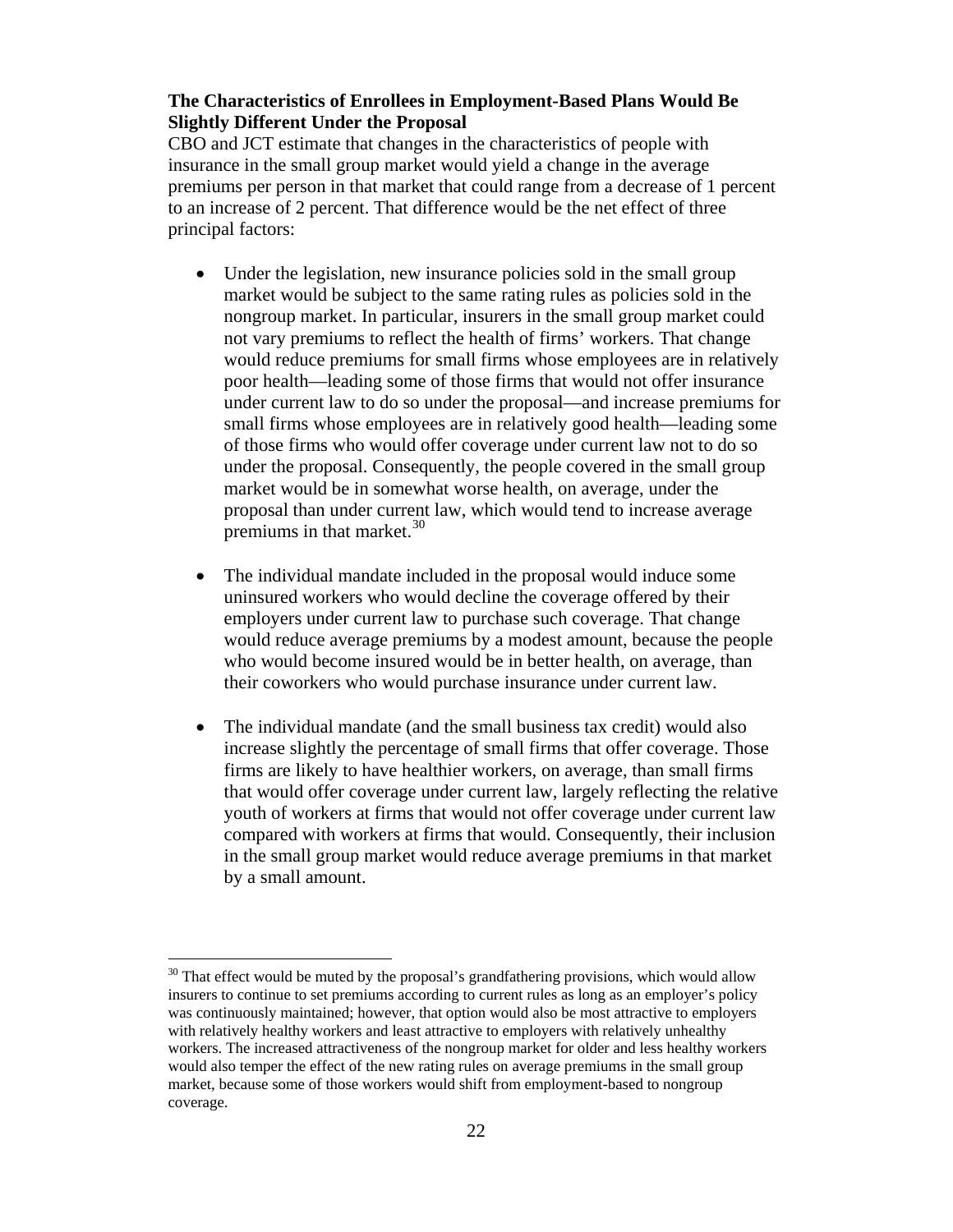In contrast, CBO and JCT estimate that changes in the characteristics of people with insurance in the large group market would reduce average premiums per person in that market by about zero to 3 percent. One factor that would contribute to that difference is the shift of some less healthy workers to the nongroup market, as noted above. Another factor is the individual mandate, which would encourage younger and relatively healthy workers who might otherwise not enroll in their employers' plans to do so. Other factors that would slightly increase coverage of relatively healthy individuals under large group plans are the provisions of the legislation that would require large employers to automatically enroll new employees in an insurance plan and to offer coverage for unmarried dependents up to age 26. The proposal's restrictions on variation in premiums would have minimal effect on premiums in the large group market; many large firms selfinsure and thus would not be affected by those changes, and firms that might be adversely affected could be grandfathered and thus avoid the restrictions.

# **Effects of the Proposed Exchange Subsidies and Small Business Tax Credit**

Under the proposal, the government would subsidize the purchase of nongroup insurance through the exchanges for individuals and families with income between 133 percent and 400 percent of the FPL, and it would provide tax credits to certain small businesses that obtained health insurance for their employees. Although the preceding analysis accounted for the effects of those subsidies on the number and types of people who would obtain coverage and on the amount of coverage that enrollees would obtain, the direct effect of the subsidies on enrollees' payments for coverage were not included in the figures presented above because the objective there was to assess the impact of the legislation on the average premiums *paid to insurers*. This section builds on the earlier calculations by quantifying how the exchange subsidies and tax credits would directly affect the average premiums *paid by individuals and families* who would receive that government assistance.

Premium subsidies in the exchanges would be tied to the premium of the second cheapest silver plan (which would have an actuarial value of 70 percent). The national average premium for that reference plan in 2016 is estimated to be about \$5,200 for single coverage and about \$14,100 for family coverage (see Table 2). The national average premium for all nongroup plans would be higher—about \$5,800 for single coverage and about \$15,200 for family coverage—because many people would buy more expensive plans.

Under the proposal, the maximum share of income that enrollees would have to pay for the reference plan would vary depending on their income relative to the FPL, as follows:

• For enrollees with income below 133 percent of the FPL, the maximum share of income paid for that plan would be 2.0 percent in 2014; for enrollees with income between 133 percent and 300 percent of the FPL,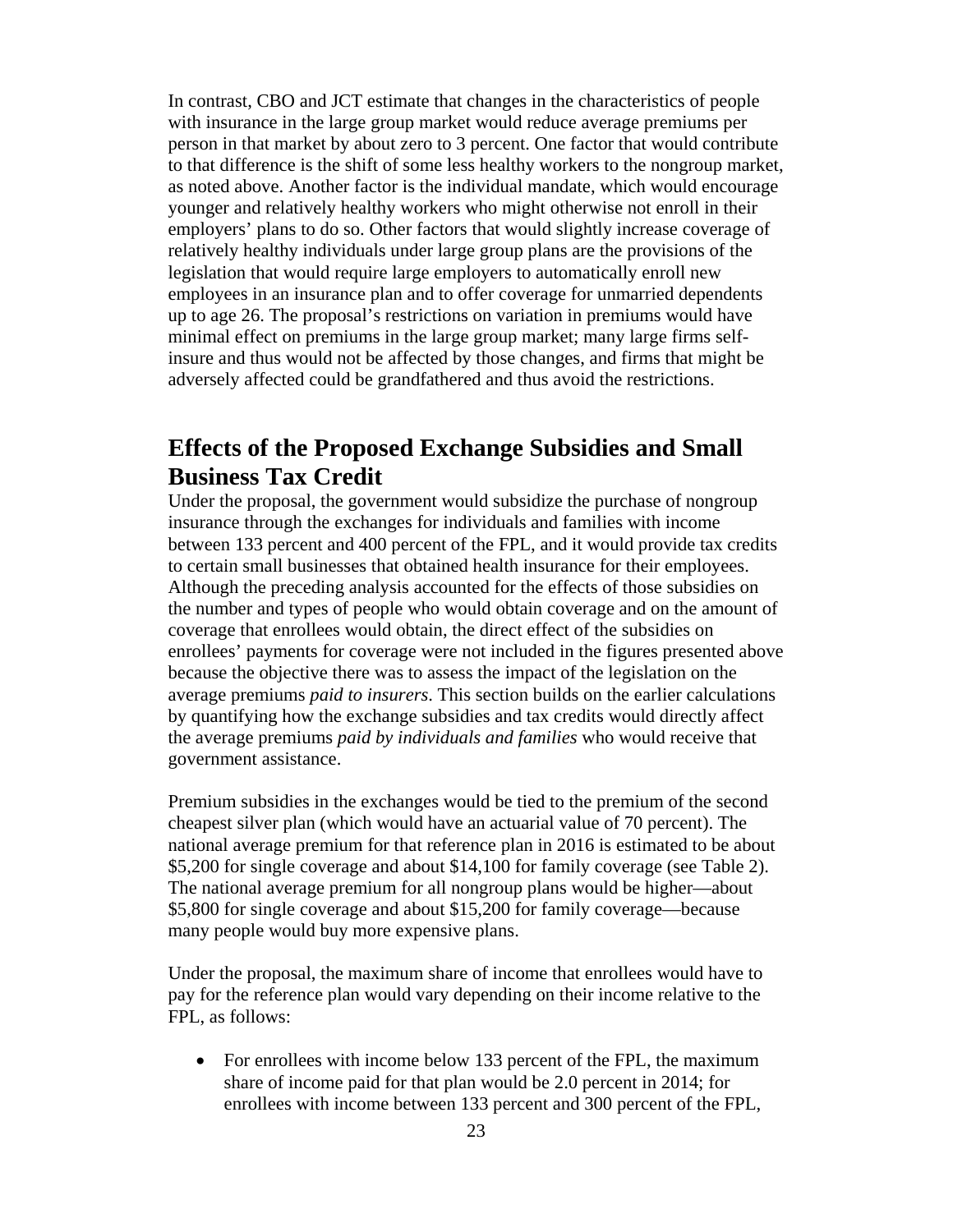that maximum share of income would vary linearly from about 4 percent of income to 9.8 percent of income in 2014; and for enrollees with income between 300 percent and 400 percent of the FPL, that maximum share of income would equal 9.8 percent.

- After 2014, those income-based caps would all be indexed so that the share of the premiums that enrollees (in each income band) paid would be maintained over time. As a result, the income-based caps would gradually become higher over time; for 2016, they are estimated to range from about 2.1 percent to about 10.2 percent.
- Enrollees with income below 200 percent of the FPL would also be given cost-sharing subsidies to raise the actuarial value of their coverage to specified levels: 90 percent for those with income below 150 percent of the FPL, and 80 percent for those with income between 150 percent and 200 percent of the FPL.
- Enrollees with income above 400 percent of the FPL would not be eligible for exchange subsidies, and enrollees with income below that level whose premiums for the reference plan turned out to be less than their incomebased cap also would not receive subsidies.

CBO and JCT estimated that roughly 23 million people would purchase their own coverage through the exchanges in 2016 and that roughly 5 million of those people would not receive exchange subsidies.<sup>[31](#page-24-0)</sup> Therefore, of the 32 million people who would have nongroup coverage in 2016 under the proposal (including those purchased inside and outside the exchanges), about 18 million, or 57 percent, would receive exchange subsidies. For the people who received subsidies, those subsidies would, on average, cover nearly two-thirds of the premiums for their policies in 2016. Putting together the subsidies and the higher level of premiums paid to insurers yields a net reduction in average premiums paid by individuals and families in the nongroup market—for those receiving subsidies—of 56 percent to 59 percent relative to the amounts paid under current law. People in lower income ranges would generally experience greater reductions in premiums paid, and people in higher income ranges who receive subsidies would experience smaller reductions or net increases in premiums paid.

The government would also provide some subsidies for the purchase of health insurance in the form of tax credits to small firms. Under certain circumstances, firms with relatively few employees and relatively low average wages would be eligible for tax credits to cover up to half of their contributions toward insurance premiums. Of the people who would receive small group coverage in 2016 under the proposal, roughly 12 percent would benefit from those credits, CBO and JCT estimate. For the people who would benefit from those credits, the credits would

<span id="page-24-0"></span><sup>&</sup>lt;sup>31</sup> See Congressional Budget Office, cost estimate for the amendment in the nature of a substitute [to H.R. 3590, the Patient Protection and Affordable Care Act](http://www.cbo.gov/doc.cfm?index=10731) (November 18, 2009), Table 3.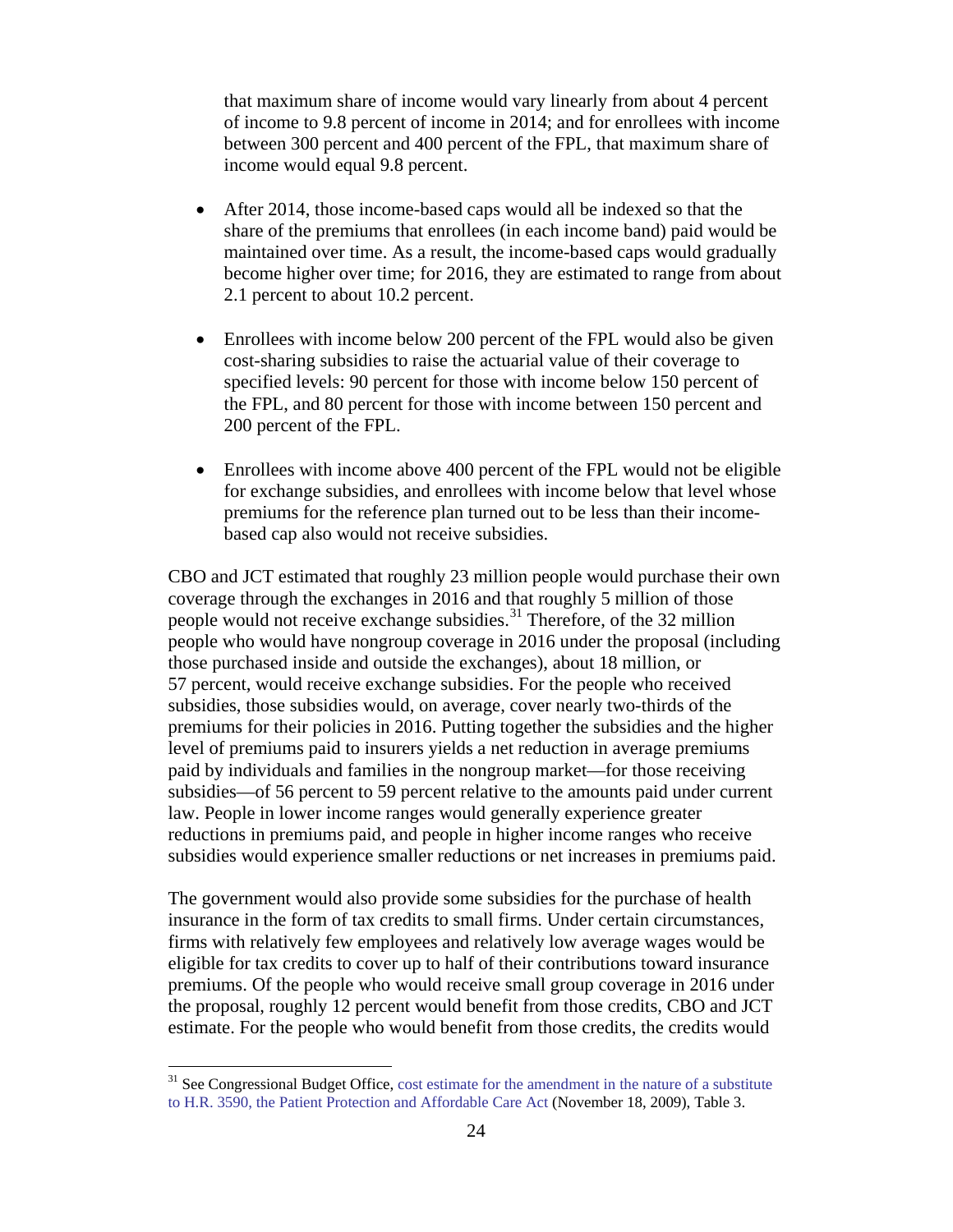tend to reduce the net cost of insurance to workers relative to the premiums paid to insurers by a little less than 10 percent, on average, in 2016. In the small group market, the other factors that were the focus of earlier sections of this analysis would cause premiums paid to insurers to change by an amount that could range from an increase of 1 percent to a reduction of 2 percent (compared to current law). Putting together the tax credits and the change in premiums paid to insurers yields a net reduction in the cost of insurance to workers in the small group market—for those benefiting from tax credits—of 8 percent to 11 percent relative to that under current law.

# **Effects of the Excise Tax on High-Premium Insurance Plans**

The legislation would impose an excise tax on employment-based policies whose total premium (including the amounts paid by both the employer and the employee) exceeded a specified threshold. The tax on such policies would be 40 percent of the amount by which the premium exceeded the threshold. In general, that threshold would be set at \$8,500 for single policies and \$23,000 for family policies in 2013 (the first year in which the tax would be levied), although a number of temporary and permanent exceptions would apply. After 2013, those dollar amounts would be indexed to overall inflation plus 1 percentage point.

CBO and JCT estimate that, under current law, about 19 percent of employmentbased policies would have premiums that exceeded the threshold in 2016. (Because health insurance premiums under current law are projected to increase more rapidly than the threshold, the percentage of policies with premiums under current law that would exceed the threshold would increase over time.) For policies whose premiums remained above the threshold, the tax would probably be passed through as a roughly corresponding increase in premiums. However, most employers would probably respond to the tax by offering policies with premiums at or below the threshold; CBO and JCT expect that the majority of the affected workers would enroll in one of those plans with lower premiums. Plans could achieve lower premiums through some combination of greater cost sharing (which would lower premiums directly and also lower them indirectly by leading to less use of medical services), more stringent benefit management, or coverage of fewer services.

Thus, people who remained in high-premium plans would pay higher premiums under the excise tax than under current law, and people who shifted to lowerpremium plans would pay lower premiums under the excise tax than under current law—with other factors held constant. On net, CBO and JCT estimate that the excise tax and the resulting behavioral changes, incorporating the changes in premiums for employer-sponsored insurance that were discussed earlier in this analysis, would reduce average premiums among the 19 percent of policies affected by the tax by about 9 percent to 12 percent in 2016.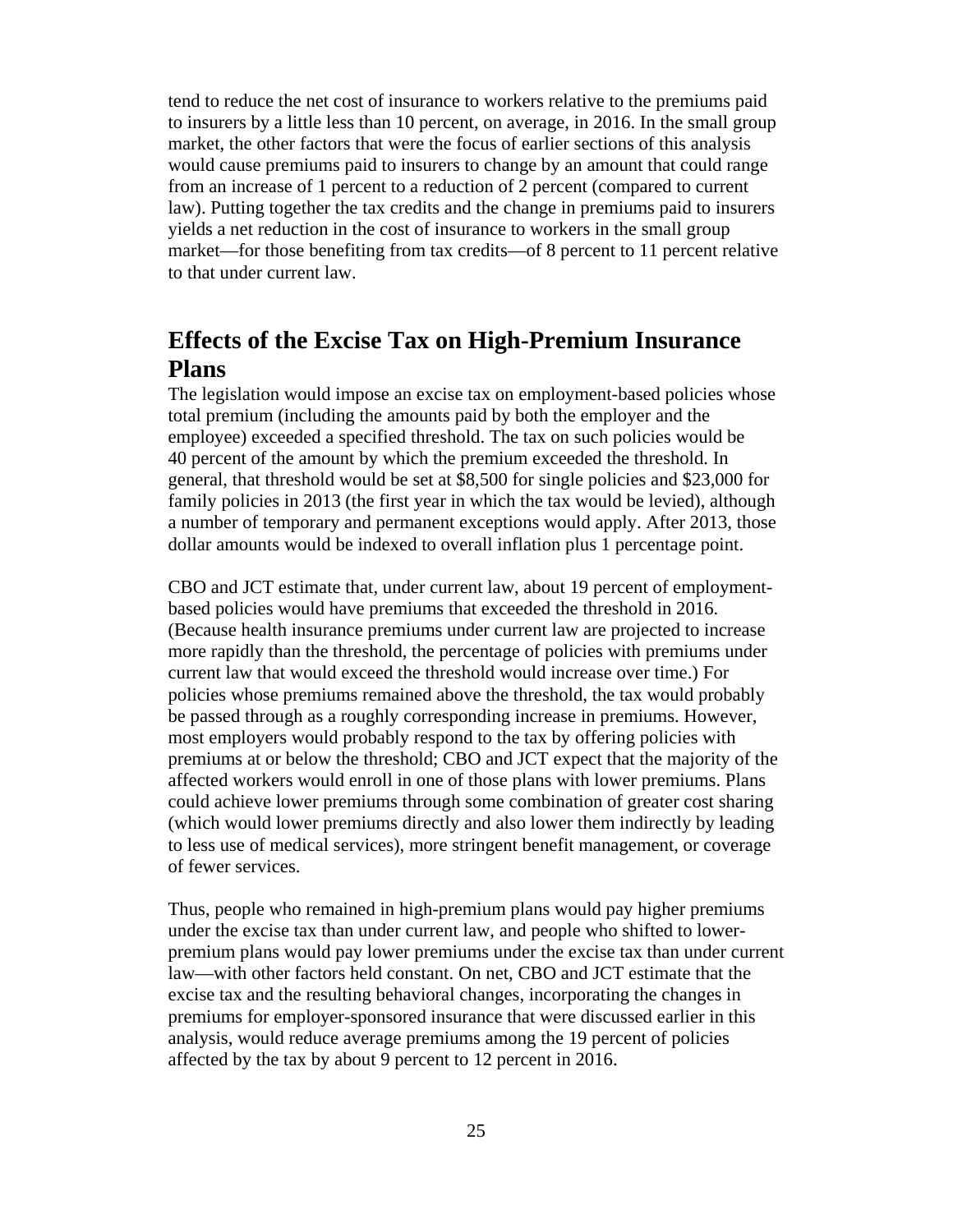# **Other Potential Effects on Premiums**

The proposal could have some broader or longer-term effects on the level or growth rate of health care spending and health insurance premiums. Such effects could arise from several sources, some of which would tend to raise premiums relative to the figures cited above, and others of which would tend to lower them. The uncertainties involved in assessing the magnitude of those effects are especially great. However, in CBO and JCT's judgment, those effects are unlikely to be large—especially by 2016, which is the focus of this analysis.

On the one hand, research by Amy Finkelstein suggests that expanded insurance coverage could have broader effects on the use of health care services than are captured by focusing on changes for the previously uninsured.<sup>[32](#page-26-0)</sup> Examining trends in hospital spending, she found that the substantial increase in demand for medical services generated by the introduction of Medicare in 1965 accelerated the dissemination of new medical procedures more broadly and could account for about half of the overall increase in hospital spending for the population as a whole that occurred in subsequent years.

By that logic, the expansion of insurance coverage to millions of nonelderly people under this proposal could generate a larger increase in health care spending—and thereby health insurance premiums—than estimated here. However, several factors temper that conclusion. For one, the quantitative effect would presumably be smaller than that caused by Medicare because nonelderly people use less health care, on average, than elderly people. Moreover, Medicare initially paid hospitals on the basis of their incurred costs—an approach that gave hospitals little incentive to control those costs. The increase in hospital spending that resulted from Medicare's creation could well have been smaller under a less generous payment system or in an era of more tightly managed care. In particular, roughly half of the increase in insurance coverage generated by this proposal would come from expanded enrollment in Medicaid, which pays relatively low rates to providers. Incentives for cost control would also be greater in the proposed exchanges, because exchange enrollees would have to pay the full additional cost of joining a more expensive insurance plan. Regardless, any effects of expanded insurance coverage on the dissemination of new medical procedures would unfold slowly and would have little effect on health care and health insurance premiums by 2016.

On the other hand, the proposal includes numerous provisions that would encourage the development and dissemination of less costly ways to deliver appropriate medical services, either directly or indirectly. Examples of those provisions include the excise tax on high-premium insurance plans; the creation of a new Medicare advisory board that might limit the growth rate of Medicare

<span id="page-26-0"></span> $32$  See Amy Finkelstein, "The Aggregate Effects of Health Insurance: Evidence from the Introduction of Medicare," *Quarterly Journal of Economics*, vol. 122, no. 1 (February 2007), pp. 1–37. For additional discussion of this study, see Congressional Budget Office, *[Key Issues](http://www.cbo.gov/doc.cfm?index=9924)*, p. 111.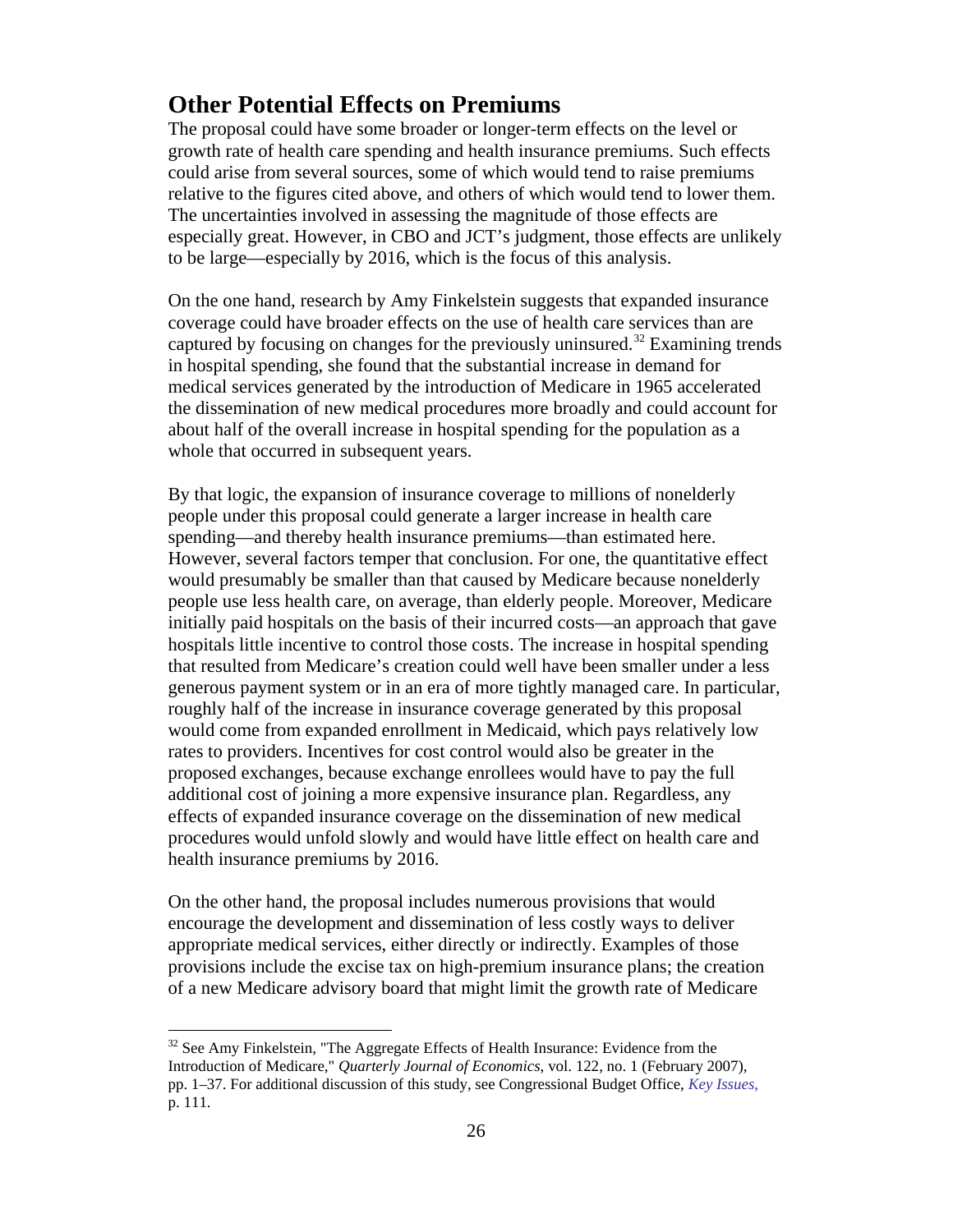spending; and certain changes in Medicare's payment methods as well as new pilot and demonstration projects regarding other changes in payment methods (such as penalties for hospital readmissions that are deemed avoidable and incentives to coordinate patients' care). The changes in Medicare's payment methods could "spill over" to the private sector and decrease spending for health care relative to currently projected levels. However, the effects of those initiatives on Medicare's spending are uncertain and would probably be small in 2016 relative to the program's total spending, so any spillover to private insurance at that point would probably be small as well. In addition, the excise tax on highpremium plans would apply to a small share of plans in 2016, so its effects on the cost and efficiency of health care would also probably be small at that point.

All of those considerations serve to emphasize the considerable uncertainty that surrounds any estimate of the impact of any proposal that would make substantial changes in the health insurance or health care sectors, given the size and the complexity of those sectors. That uncertainty applies to the estimated effects of proposals on the federal budget and insurance coverage rates, as well as to their impact on premiums.